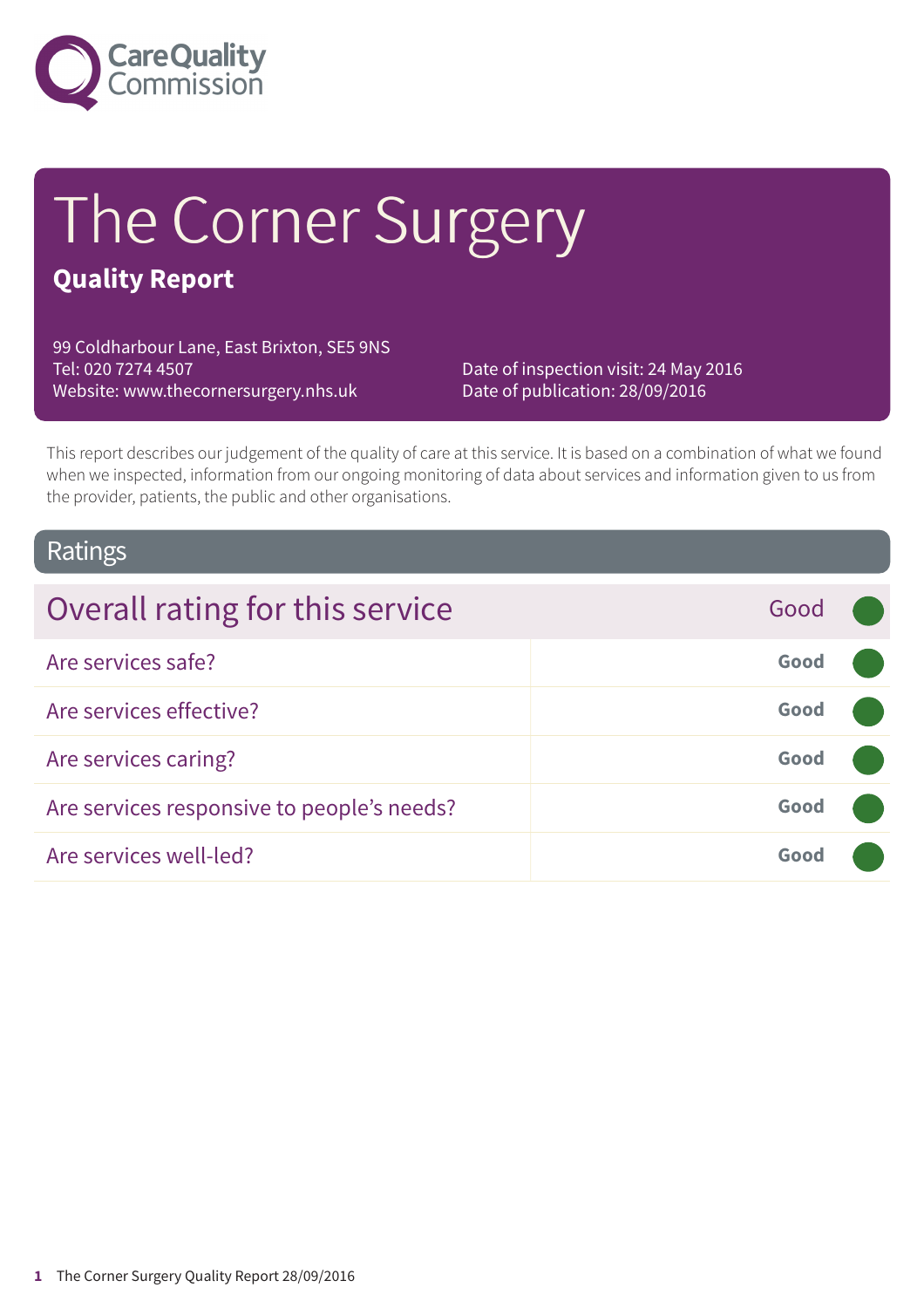### **Contents**

| Summary of this inspection                                                         | Page           |
|------------------------------------------------------------------------------------|----------------|
| Overall summary                                                                    | $\overline{2}$ |
| The five questions we ask and what we found                                        | $\overline{4}$ |
| The six population groups and what we found<br>What people who use the service say | $\overline{7}$ |
|                                                                                    | 10             |
| Detailed findings from this inspection                                             |                |
| Our inspection team                                                                | 11             |
| Background to The Corner Surgery                                                   | 11             |
| Why we carried out this inspection                                                 | 11             |
| How we carried out this inspection                                                 | 11             |
| Detailed findings                                                                  | 13             |
|                                                                                    |                |

### Overall summary

#### **Letter from the Chief Inspector of General Practice**

We carried out an announced comprehensive inspection on 24 May. Overall the practice is rated as good.

Our key findings across all the areas we inspected were as follows:

- There was an open and transparent approach to safety and an effective system in place for reporting and recording significant events.
- Risks to patients were assessed and well managed.
- Staff assessed patients' needs and delivered care in line with current evidence based guidance. Staff had been trained to provide them with the skills, knowledge and experience to deliver effective care and treatment.
- Patients said they were treated with compassion, dignity and respect and they were involved in their care and decisions about their treatment.
- Information about services and how to complain was available and easy to understand. Improvements were made to the quality of care as a result of complaints and concerns.
- Patients said they found it easy to make an appointment with a named GP and there was continuity of care, with urgent appointments available the same day.
- The practice had good facilities and was well equipped to treat patients and meet their needs.
- There was a clear leadership structure and staff felt supported by management. The practice proactively sought feedback from staff and patients, which it acted on.
- The provider was aware of and complied with the requirements of the duty of candour.

We saw one area of outstanding practice:

• The practice had worked with a local children's charity to identify and register homeless and other vulnerable young patients, for example those experiencing poor mental heatlh. The practice was proactive in monitoring the care of these patients and liaising with local support services. The practice registered patients to the address of the charity to ensure their medical notes and correspondence was coordinated.

The areas where the provider should make improvement are: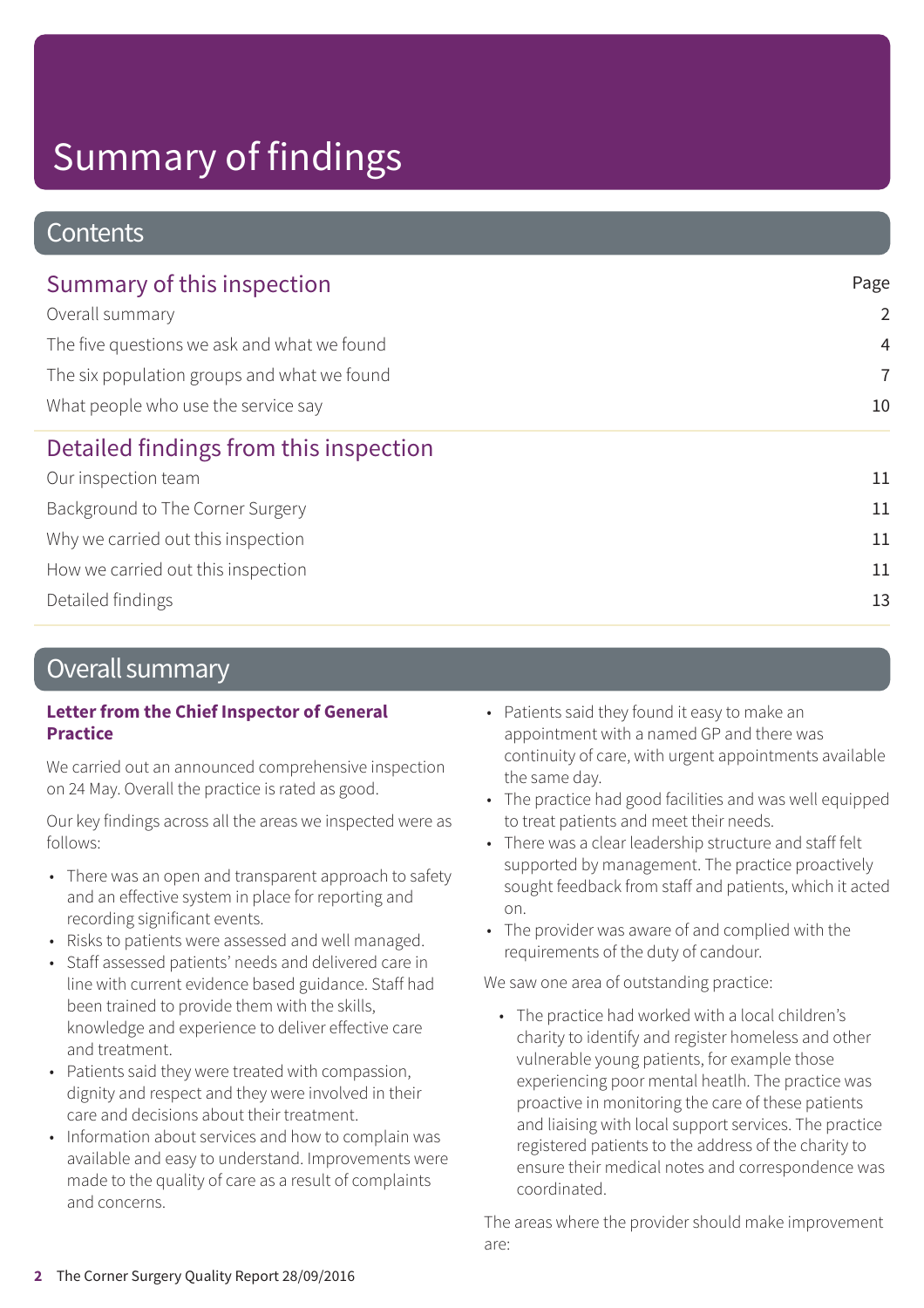• Ensure the complaints policy and responses comply with requirements of The Local Authority Social Services and NHS Complaints (England) Regulations 2009.

Ensure an up to date health and safety risk assessment of the premises is in place.

#### **Professor Steve Field CBE FRCP FFPH FRCGP**

Chief Inspector of General Practice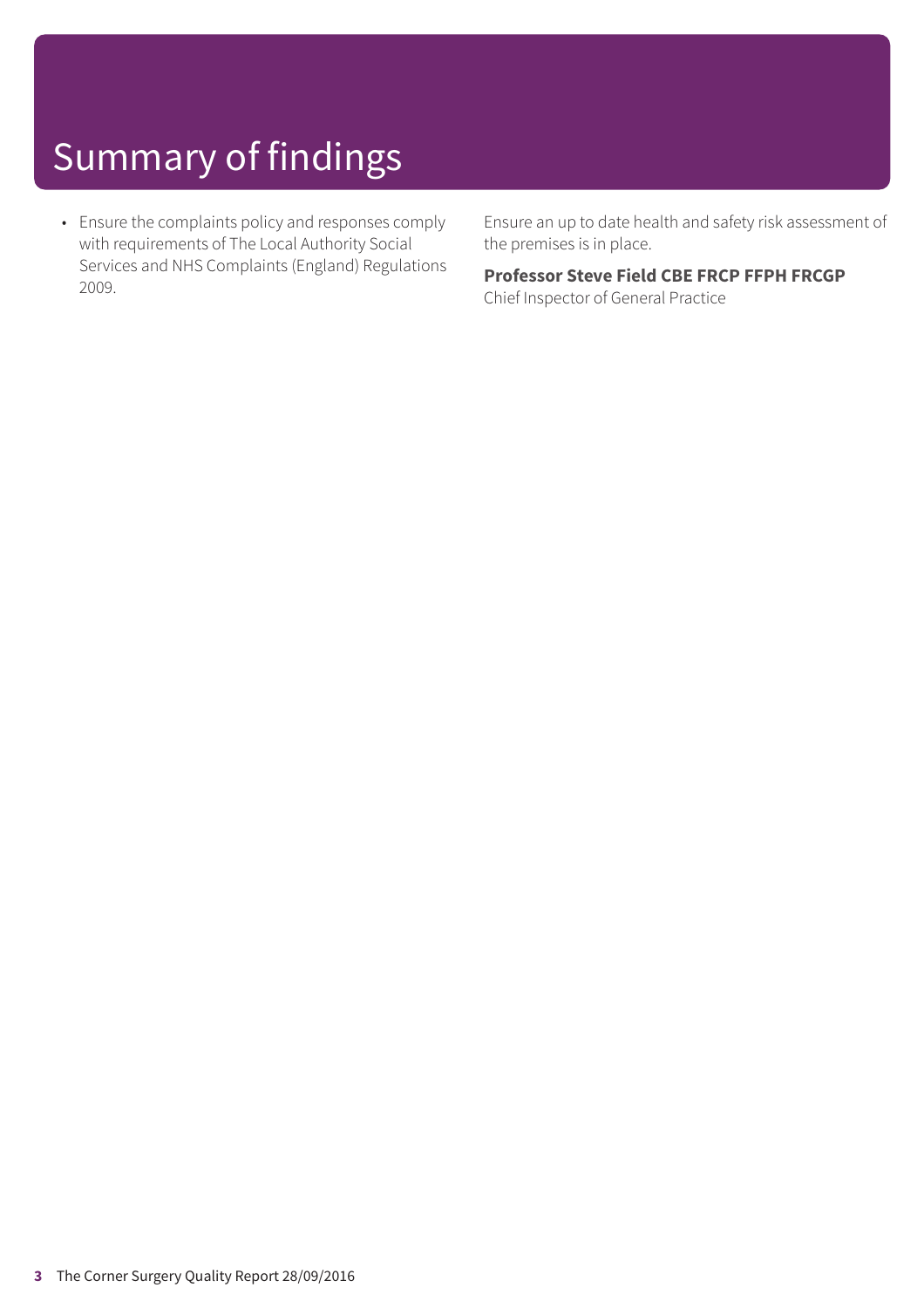### The five questions we ask and what we found

We always ask the following five questions of services.

#### **Are services safe?**

The practice is rated as good for providing safe services.

- There was an effective system in place for reporting and recording significant events.
- Lessons were shared to make sure action was taken to improve safety in the practice.
- When things went wrong patients received reasonable support, truthful information, and a written apology. They were told about any actions to improve processes to prevent the same thing happening again.
- The practice had clearly defined and embedded systems, processes and practices in place to keep patients safe and safeguarded from abuse.
- The last risk assessment of the premises had been carried out in 2010.

#### **Are services effective?**

The practice is rated as good for providing effective services.

- Data from the Quality and Outcomes Framework (QOF) showed patient outcomes were at or above average compared to the national average.
- Staff assessed needs and delivered care in line with current evidence based guidance.
- Clinical audits demonstrated quality improvement.
- Staff had the skills, knowledge and experience to deliver effective care and treatment.
- There was a culture of encouraging staff development at the practice, and staff were given time and support to learn new skills and roles.
- There was evidence of appraisals and personal development plans for all staff.
- Staff worked with other health care professionals to understand and meet the range and complexity of patients' needs.

#### **Are services caring?**

The practice is rated as good for providing caring services.

- Data from the national GP patient survey showed patients rated the practice similarly to others for several aspects of care.
- Patients said they were treated with compassion, dignity and respect and they were involved in decisions about their care and treatment.

**Good –––**

**Good –––**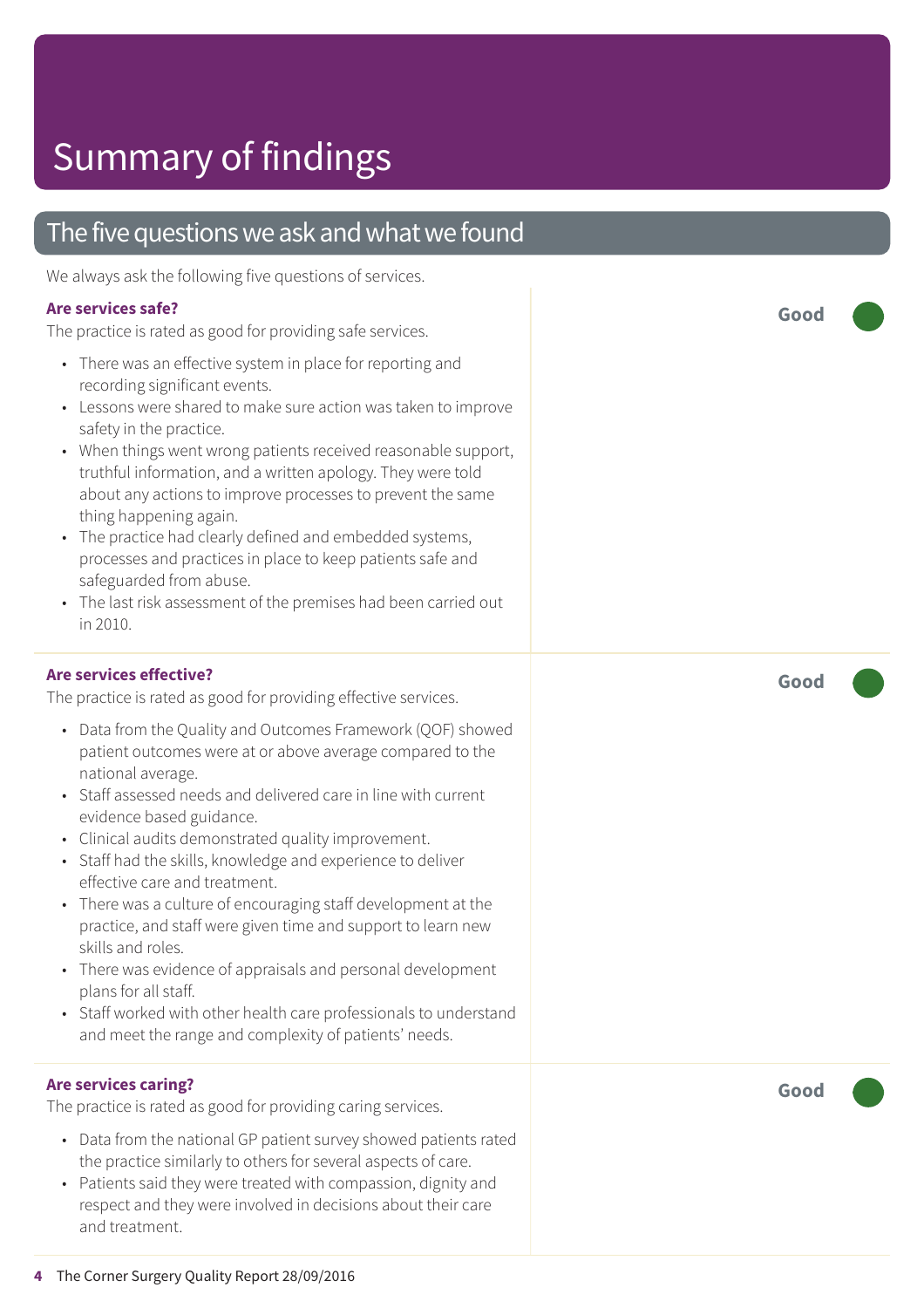- Information for patients about the services available was easy to understand and accessible. Various information had been translated into different languages to reflect the needs of the local population.
- We saw staff treated patients with kindness and respect, and maintained patient and information confidentiality.

#### **Are services responsive to people's needs?**

The practice is rated as good for providing responsive services.

- Practice staff reviewed the needs of its local population and engaged with the NHS England Area Team and Clinical Commissioning Group to secure improvements to services where these were identified.
- Patients said they found it easy to make an appointment with a named GP and there was continuity of care, with urgent appointments available the same day. The practice had reviewed and adapted it's appointment system in response to patient feedback.
- The practice had good facilities and was well equipped to treat patients and meet their needs.
- Information about how to complain was available and easy to understand and evidence showed the practice responded quickly to issues raised. Learning from complaints was shared with staff and other stakeholders.

#### **Are services well-led?**

The practice is rated as good for being well-led.

- The practice had a clear vision and strategy to deliver high quality care and promote good outcomes for patients. Staff were clear about the vision and their responsibilities in relation to it.
- There was a clear leadership structure and staff felt supported by management. The practice had a number of policies and procedures to govern activity and held regular governance meetings.
- There was an overarching governance framework which supported the delivery of the strategy and good quality care. This included arrangements to monitor and improve quality and identify risk.
- The provider was aware of and complied with the requirements of the duty of candour. The partners encouraged a culture of openness and honesty. The practice had systems in place for notifiable safety incidents and ensured this information was shared with staff to ensure appropriate action was taken.

**Good –––**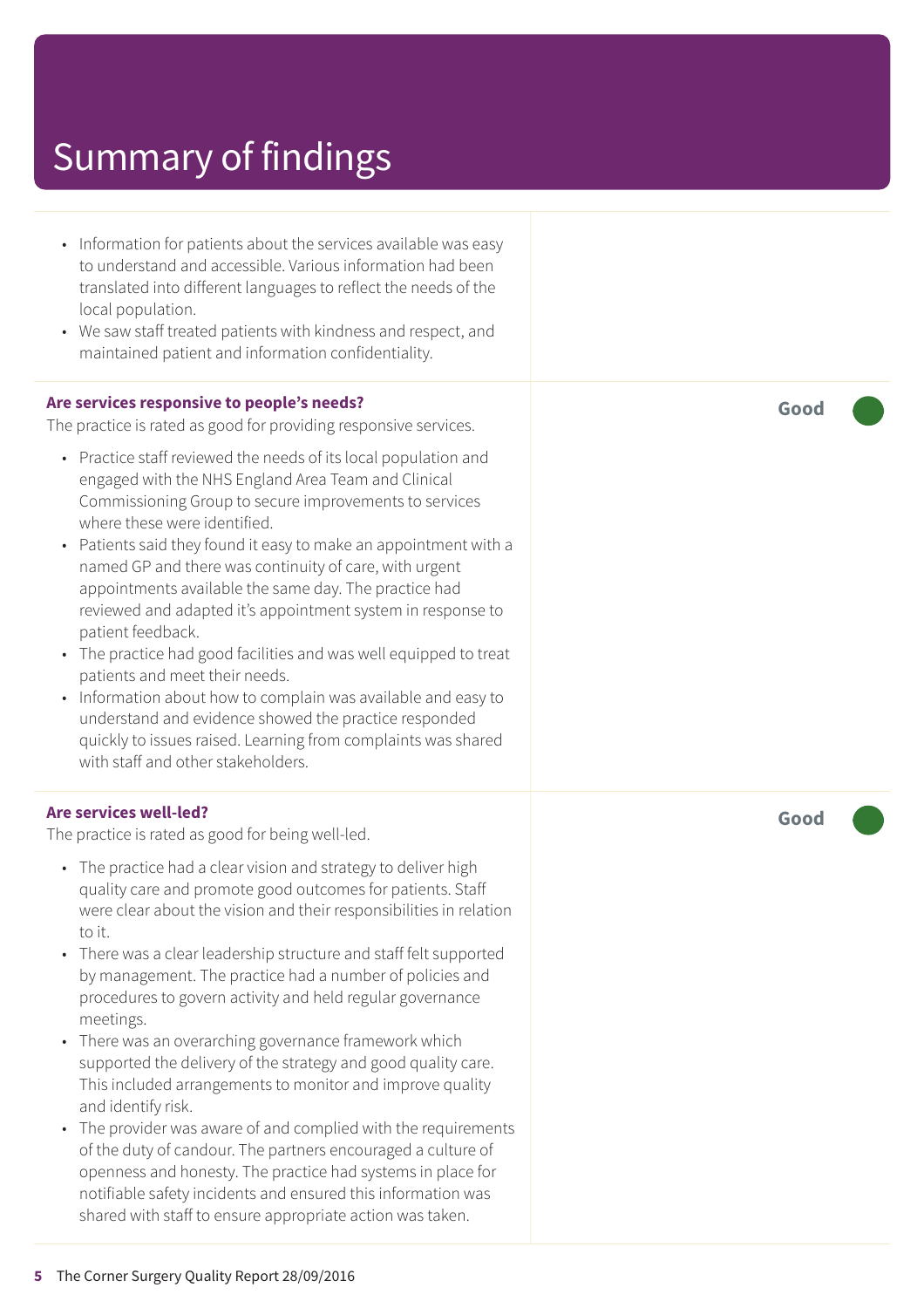.

- The practice proactively sought feedback from staff and patients, which it acted on. The patient participation group was active.
- There was a strong focus on continuous learning and improvement at all levels. The practice had participated in local research projects and initiatives, as well as adopting clinical techniques relating to holistic patient care and healthy lifestyles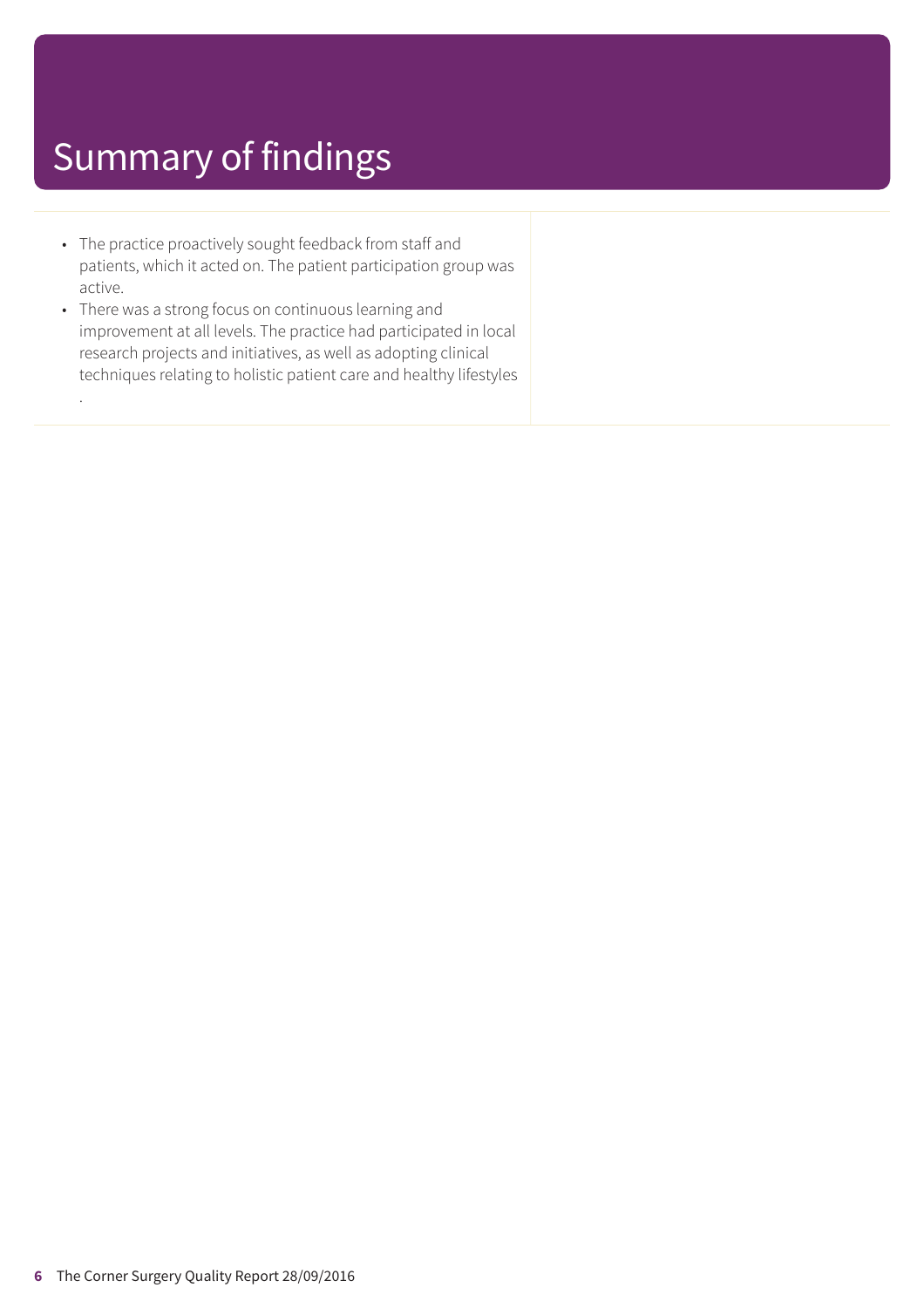### The six population groups and what we found

We always inspect the quality of care for these six population groups.

#### **Older people**

The practice is rated as good for the care of older people.

- The practice offered proactive, personalised care to meet the needs of the older people in its population. Comprehensive care plans for patients with long term illness and complex needs were in place.
- The practice was responsive to the needs of older people, and offered home visits and urgent appointments for those with enhanced needs.
- One of the GP partners was the dementia lead for the local Clinical Commissining Group (CCG).

#### **People with long term conditions**

The practice is rated as good for the care of people with long-term conditions.

- Nursing staff had lead roles in chronic disease management and patients at risk of hospital admission were identified as a priority.
- The practice performance for diabetic patient was in line with local and national averages.
- Longer appointments and home visits were available when needed.
- All these patients had a named GP and a structured annual review to check their health and medicines needs were being met. For those patients with the most complex needs, the named GP worked with relevant health and care professionals to deliver a multidisciplinary package of care. Patients at risk of various long term conditions were effectively identified and managed by the practice

#### **Families, children and young people**

The practice is rated as good for the care of families, children and young people.

• There were systems in place to identify and follow up children living in disadvantaged circumstances and who were at risk, for example, children and young people who had a high number of A&E attendances. Immunisation rates were relatively high for all standard childhood immunisations.

**Good –––**

**Good –––**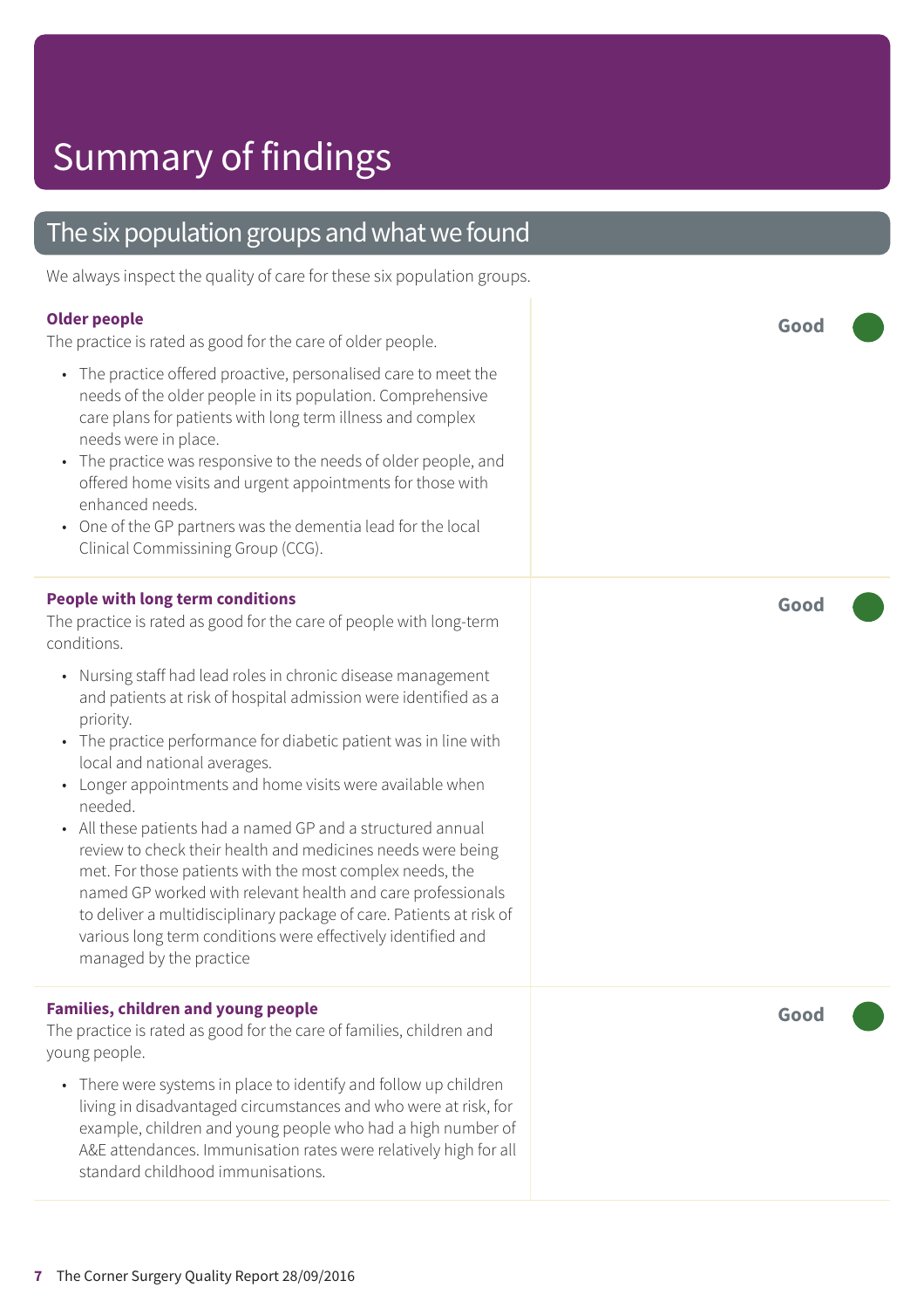- The practice had worked closely with a local childrens charity to identify and register homeless and otherwise vulnerable young patients.
- Patients told us that children and young people were treated in an age-appropriate way and were recognised as individuals, and we saw evidence to confirm this.
- The practice's uptake for the cervical screening programme was comparable to the CCG and national averages.
- Appointments were available outside of school hours and the premises were suitable for children and babies.
- We saw positive examples of joint working with midwives, health visitors and school nurses.
- The practice had adopted the "You're Welcome" quality criteria, which had been developed by the Department of Health which set out principles to encourage and support young people to access the service.
- The practice GP and nurse had attended a local primary school to provide health education talks.
- An audit of the recording of body mass index (BMI) in children (used to measure child obesity) prompted the practice to purchase new scales and to incorporate a designated room by the reception area as part of the ongoing building works which they intended to use to weigh children.

#### **Working age people (including those recently retired and students)**

The practice is rated as good for the care of working-age people (including those recently retired and students).

- The needs of the working age population, those recently retired and students had been identified and the practice had adjusted the services it offered to ensure these were accessible, flexible and offered continuity of care.
- The practice was proactive in offering online services as well as a full range of health promotion and screening that reflects the needs for this age group.
- The practice offered telephone consultations where appropriate for patients who were unable to attend the practice in person.

#### **People whose circumstances may make them vulnerable**

The practice is rated as good for the care of people whose circumstances may make them vulnerable.

**Good –––**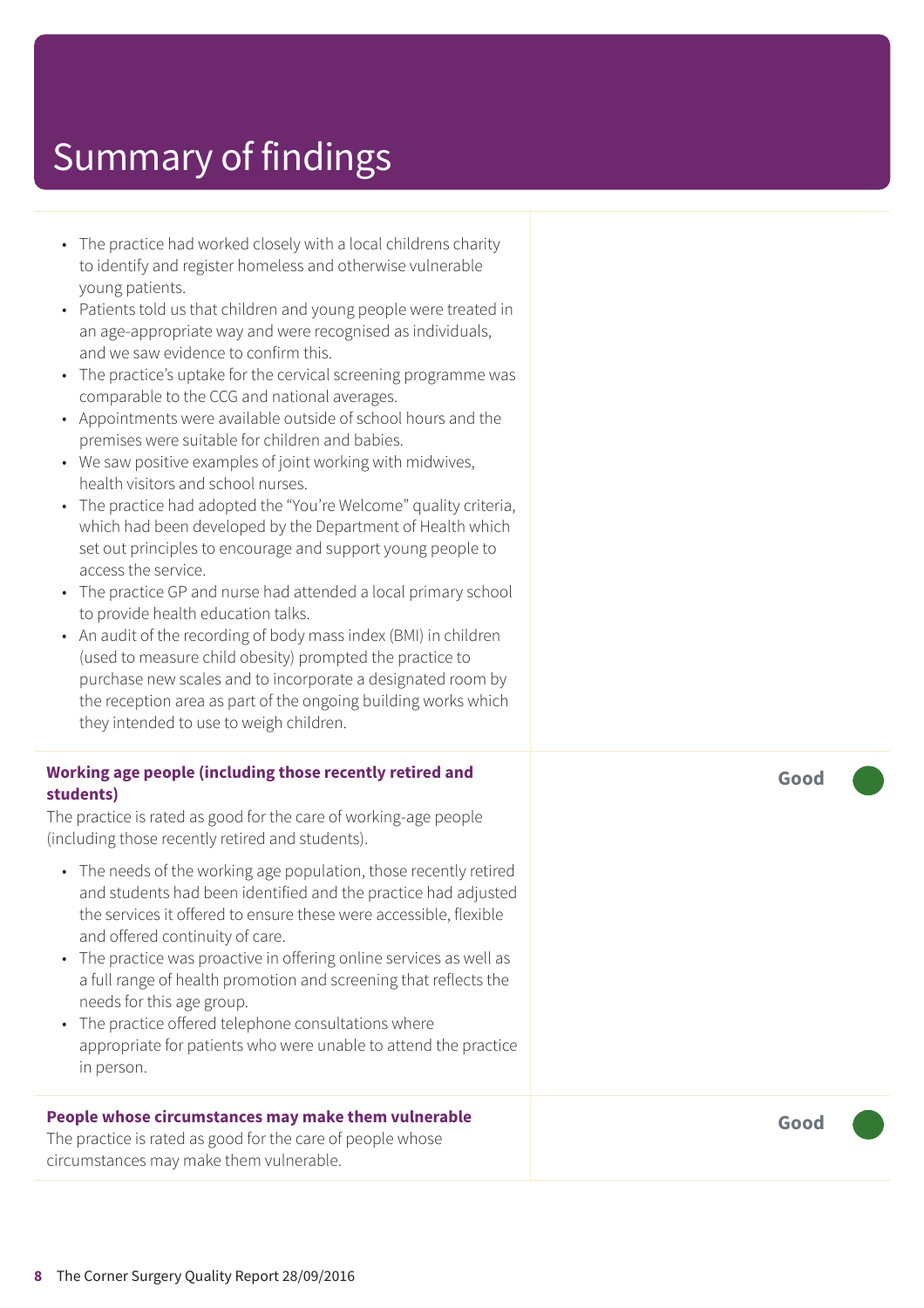- The practice held a register of patients living in vulnerable circumstances including homeless people, travellers and those with a learning disability.
- The practice offered longer appointments for patients with a learning disability.
- The practice regularly worked with other health care professionals in the case management of vulnerable patients.
- The practice informed vulnerable patients about how to access various support groups and voluntary organisations.
- Staff knew how to recognise signs of abuse in vulnerable adults and children. Staff were aware of their responsibilities regarding information sharing, documentation of safeguarding concerns and how to contact relevant agencies in normal working hours and out of hours.

#### **People experiencing poor mental health (including people with dementia)**

The practice is rated as good for the care of people experiencing poor mental health (including people with dementia).

- The practice regularly worked with multi-disciplinary teams in the case management of patients experiencing poor mental health, including those with dementia.
- The practice carried out advance care planning for patients with dementia.
- The practice had told patients experiencing poor mental health about how to access various support groups and voluntary organisations.
- The practice had a system in place to follow up patients who had attended accident and emergency where they may have been experiencing poor mental health.
- Staff had a good understanding of how to support patients with mental health needs and dementia.
- The GP partners at the practice had completed diplomas in mental health in 2015.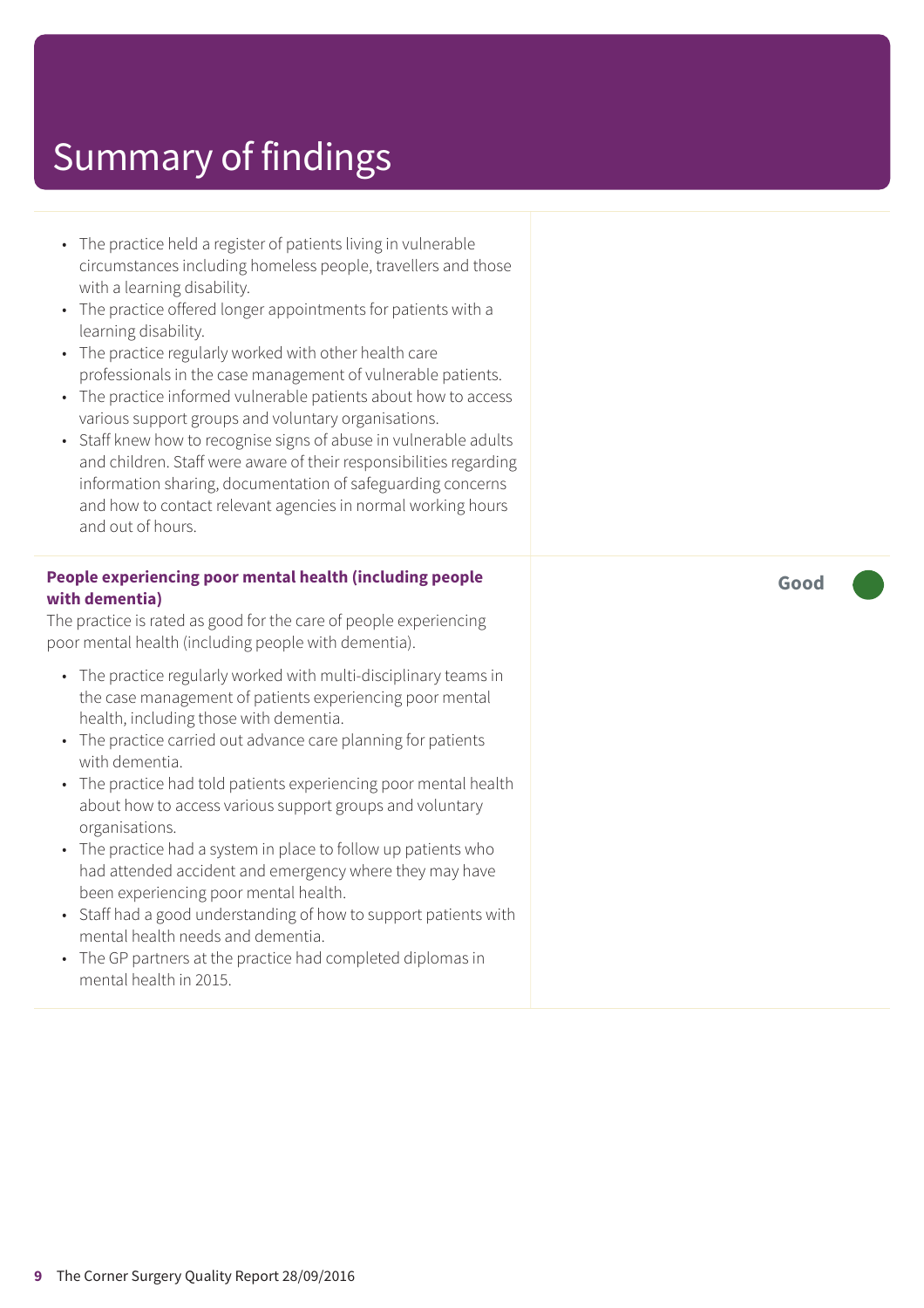### What people who use the service say

The national GP patient survey results were published in January 2016. The results showed the practice was performing in line with local and national averages. Four hundred and nine survey forms were distributed and 94 were returned. This represented 2% of the practice's patient list.

- 81% of patients found it easy to get through to this practice by phone compared to the Clinical Commissioning Group (CCG) average of 76% and the national average of 73%.
- 77% of patients were able to get an appointment to see or speak to someone the last time they tried compared to CCG average 74% of and the national average of 76%.
- 77% of patients described the overall experience of this GP practice as good compared to the CCG average of 83% and national average of 85%.

• 74% of patients said they would recommend this GP practice to someone who has just moved to the local area compared to CCG average of 78% and the national average of 79%.

As part of our inspection we also asked for CQC comment cards to be completed by patients prior to our inspection. We received 31 comment cards of which 27 were all positive about the standard of care received, three were mixed and one contained negative comments. Patients described the reception and clinical staff as friendly, respectful and caring.

We spoke with five patients during the inspection. All five patients said they were satisfied with the care they received and thought staff were approachable, committed and caring. The results of the practice's friends and family test showed 75% of patients would recommend the practice. Patients were able to submit their views for the friends and family test on paper in the practice or on the practice website.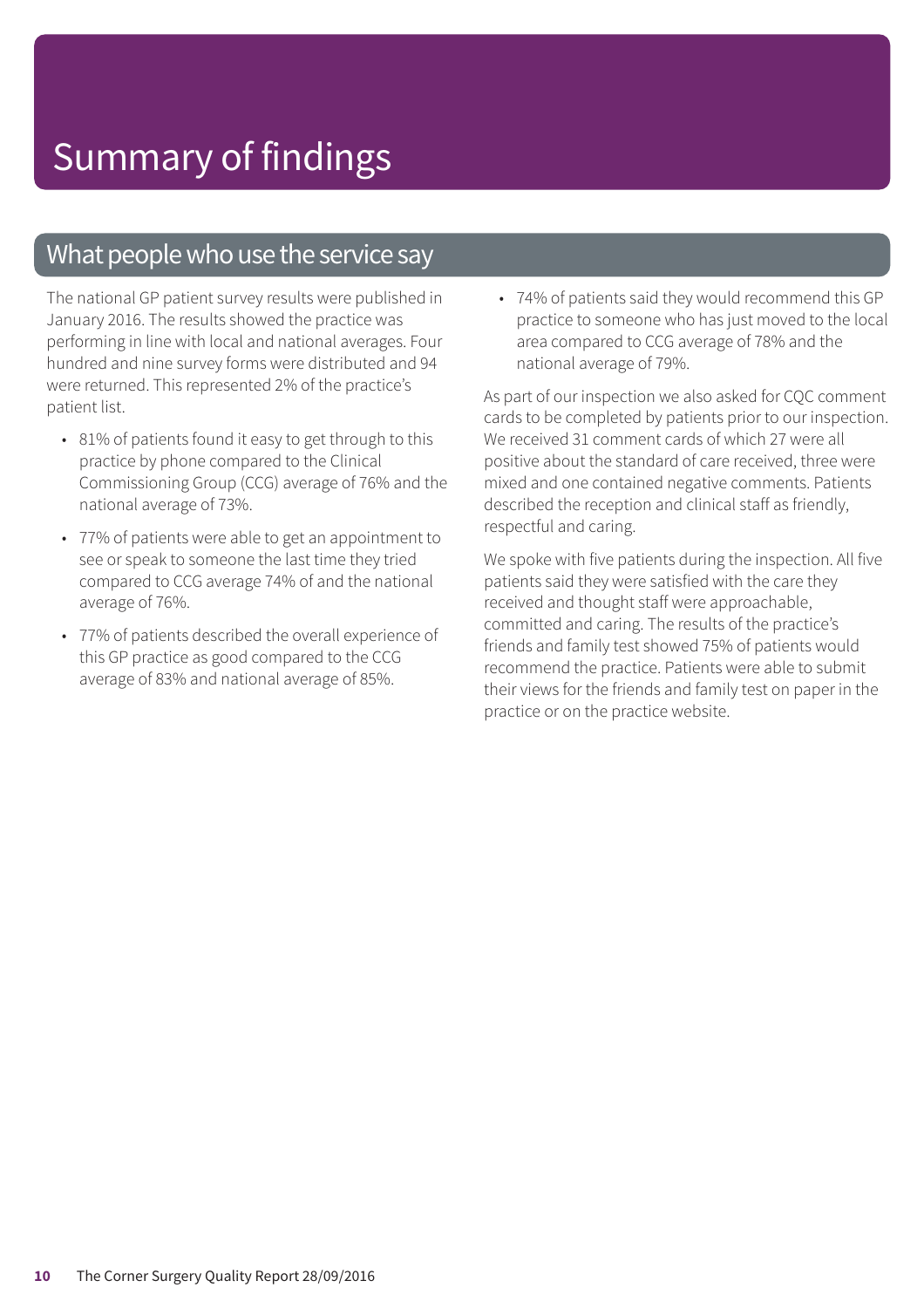

# The Corner Surgery **Detailed findings**

### Our inspection team

#### **Our inspection team was led by:**

Our inspection team was led by a CQC Lead Inspector**.** The team included a GP specialist adviser, and a CQC Inspection Manager.

### **Background to The Corner Surgery**

The Corner Surgery is a medium sized practice based in Lambeth. The practice list size is 5621. The practice population is very diverse. The practice is in an area in London of high deprivation. There is a higher than average percentage of patients aged between 20-44 and also a higher than average number of single parents. The practice had a Personal Medical Services (PMS) contract.

The practice facilities include four consulting rooms, one treatment room, one patient waiting room and one administration office. The premises are wheelchair accessible and there are facilities for wheelchair users including an accessible toilet, and a hearing loop.

The staff team comprises one male GP partner, two female GP partners and one locum GP providing a total of 14.5 GP sessions per week. One female practice nurse, one female locum practice nurse and a practice manager. Other practice staff include one female health care assistant, two female health care assistant / receptionists, five receptionists (three female, two male), and two administrators.

The practice is open between 8.00am and 6.30pm Monday to Friday for appointments and offers extended opening between 6.30pm and 7.00pm Monday to Friday, and

between 6.30pm and 7.30pm on Tuesday. When the practice is closed patients are automatically directed from practice telephone to the local out of hours provider and are also directed to the nearby Waldron NHS walk-in centre which is open 7 days a week from 8.00am to 8.00pm. This information is also available on their website.

The practice is registered as a partnership with the Care Quality Commission (CQC) to provide the regulated activities of; treatment of disease, disorder and injury; diagnostic and screening procedures and maternity and midwifery services. These regulated activities are provided at one location.

### Why we carried out this inspection

We carried out a comprehensive inspection of this service under Section 60 of the Health and Social Care Act 2008 as part of our regulatory functions. The inspection was planned to check whether the provider is meeting the legal requirements and regulations associated with the Health and Social Care Act 2008, to look at the overall quality of the service, and to provide a rating for the service under the Care Act 2014.

### How we carried out this inspection

Before visiting, we reviewed a range of information we hold about the practice and asked other organisations to share what they knew. We carried out an announced visit on 24 May 2016.

During our visit we: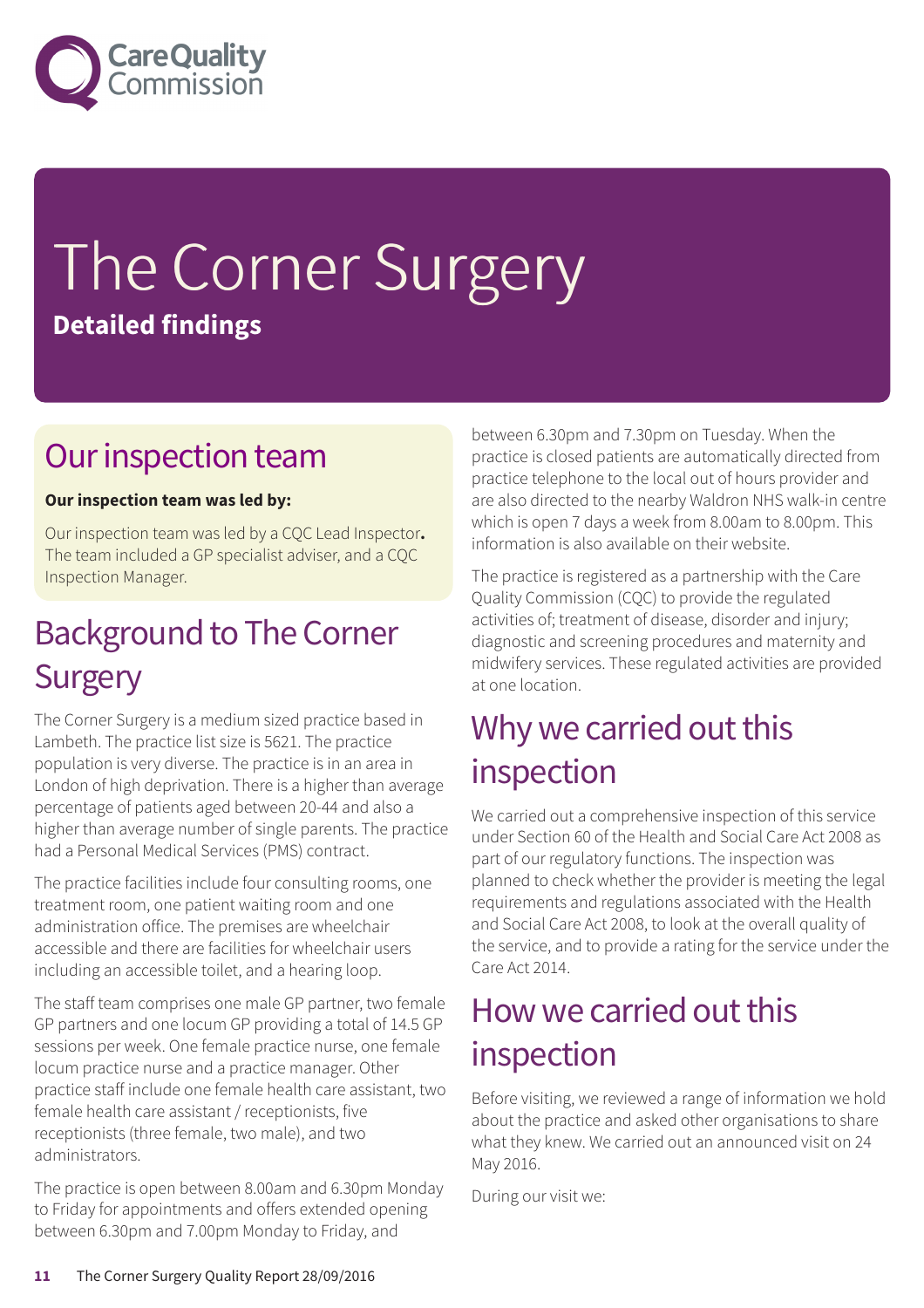# Detailed findings

- Spoke with a range of staff including two GPs, a nurse, a health care assistant and several reception staff, and spoke with five patients who used the service including two members of the patient participation group.
- Observed how patients were being cared for and talked with family members.
- Reviewed an anonymised sample of the personal care or treatment records of patients.
- Reviewed comment cards where patients and members of the public shared their views and experiences of the service.

To get to the heart of patients' experiences of care and treatment, we always ask the following five questions:

- $\cdot$  Is it safe?
- Is it effective?
- Is it caring?
- Is it responsive to people's needs?

• Is it well-led?

We also looked at how well services were provided for specific groups of people and what good care looked like for them. The population groups are:

- Older people
- People with long-term conditions
- Families, children and young people
- Working age people (including those recently retired and students)
- People whose circumstances may make them vulnerable
- People experiencing poor mental health (including people with dementia).

Please note that when referring to information throughout this report, for example any reference to the Quality and Outcomes Framework data, this relates to the most recent information available to the CQC at that time.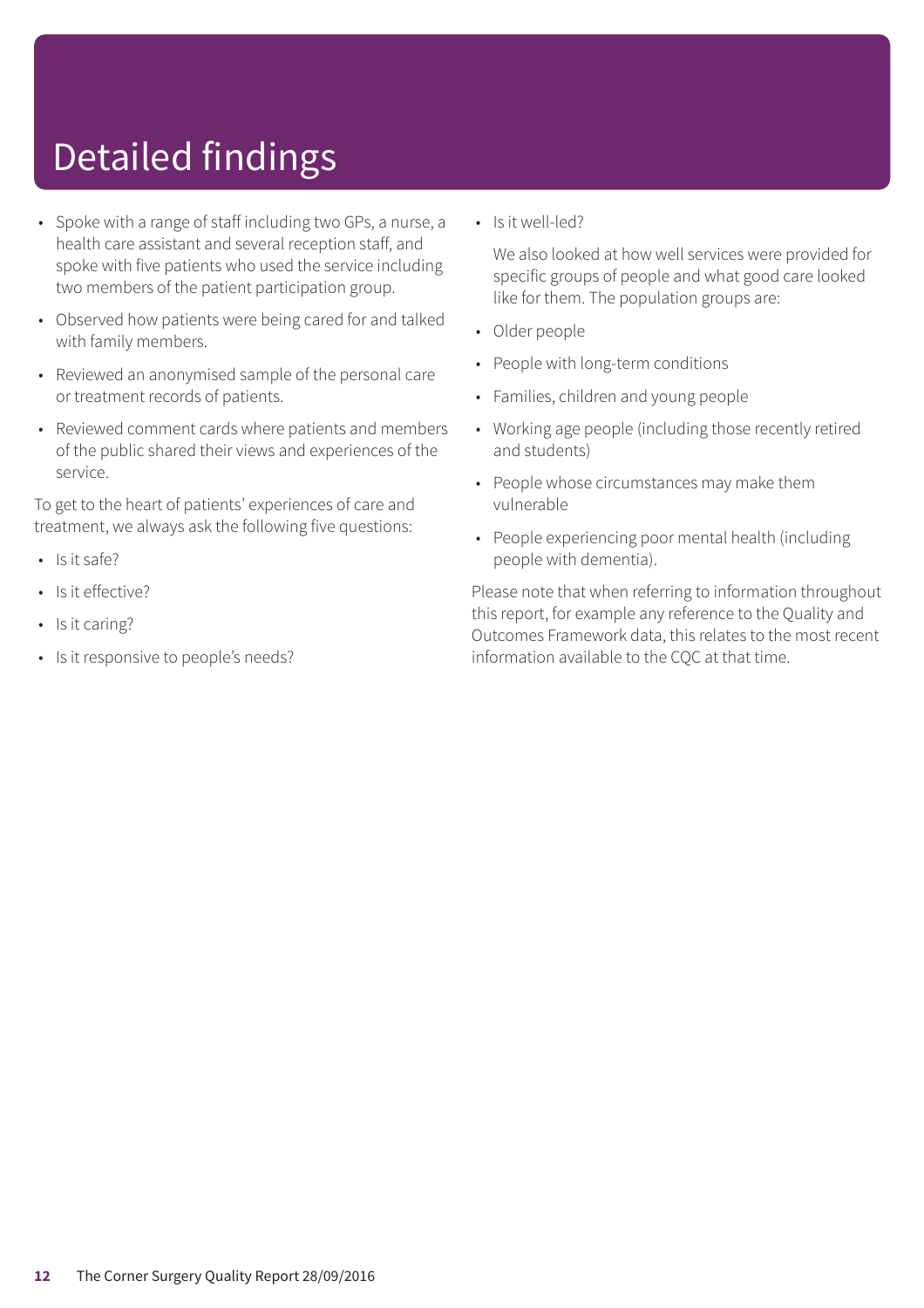# Are services safe?

### **Our findings**

#### **Safe track record and learning**

There was an effective system in place for reporting and recording significant events.

- Staff told us they would inform the practice manager of any incidents and there was a recording form available on the practice's computer system. The incident recording form supported the recording of notifiable incidents under the duty of candour. (The duty of candour is a set of specific legal requirements that providers of services must follow when things go wrong with care and treatment).
- Information about significant events was shared with the local clinical commissioning group.
- We saw evidence that when things went wrong with care and treatment, patients were informed of the incident, received reasonable support and truthful information. The practice did not routinely provide a written apology in such circumstances, or tell patients about any actions taken to improve processes to prevent the same thing happening again.
- The practice carried out an analysis of ten significant events that had taken place in the last 12 months. These contained appropriate analysis, action points and learning from events.

We reviewed safety records, incident reports, patient safety alerts and minutes of meetings where these were discussed. We saw evidence that lessons were shared and action was taken to improve safety in the practice. One example seen was a review of the practice Patient Group Directions (PGDs) following a clinical error administering a shingles vaccine. Significant events were routinely discussed at practice meetings.

#### **Overview of safety systems and processes**

The practice had clearly defined and embedded systems, processes and practices in place to keep patients safe and safeguarded from abuse, which included:

• Arrangements were in place to safeguard children and vulnerable adults from abuse. These arrangements reflected relevant legislation and local requirements. Policies were accessible to all staff. The policies clearly outlined who to contact for further guidance if staff had concerns about a patient's welfare. There was a lead member of staff for safeguarding. The GPs attended safeguarding meetings when possible and always provided reports where necessary for other agencies. Staff demonstrated they understood their responsibilities and all had received training on safeguarding children and vulnerable adults relevant to their role. GPs were trained to child protection or child safeguarding level 3, nurses to level 2 and reception and administrative staff to level 1. Quarterly training sessions were held by the practice at which staff would use role play and case studies to help identify and report safeguarding concerns.

- A notice in the waiting room and in all clinical rooms advised patients that chaperones were available if required. All staff who acted as chaperones were trained for the role and had received a Disclosure and Barring Service (DBS) check. (DBS checks identify whether a person has a criminal record or is on an official list of people barred from working in roles where they may have contact with children or adults who may be vulnerable).
- The practice maintained appropriate standards of cleanliness and hygiene. We observed the premises to be clean and tidy. The practice nurse was the infection control clinical lead who liaised with the local infection prevention teams to keep up to date with best practice. There was an infection control protocol in place and staff had received up to date training. Annual infection control audits were undertaken and we saw evidence that action was taken to address any improvements identified as a result.
- The arrangements for managing medicines, including emergency medicines and vaccines, in the practice kept patients safe (including obtaining, prescribing, recording, handling, storing, security and disposal). Processes were in place for handling repeat prescriptions which included the review of high risk medicines. The practice carried out regular medicines audits, with the support of the local CCG pharmacy teams, to ensure prescribing was in line with best practice guidelines for safe prescribing. Blank prescription forms and pads were securely stored and there were systems in place to monitor their use. Patient Group Directions (PGDs) had been adopted by the practice to allow nurses to administer medicines in line with legislation. (PGDs are written instructions for the supply or administration of medicines to groups of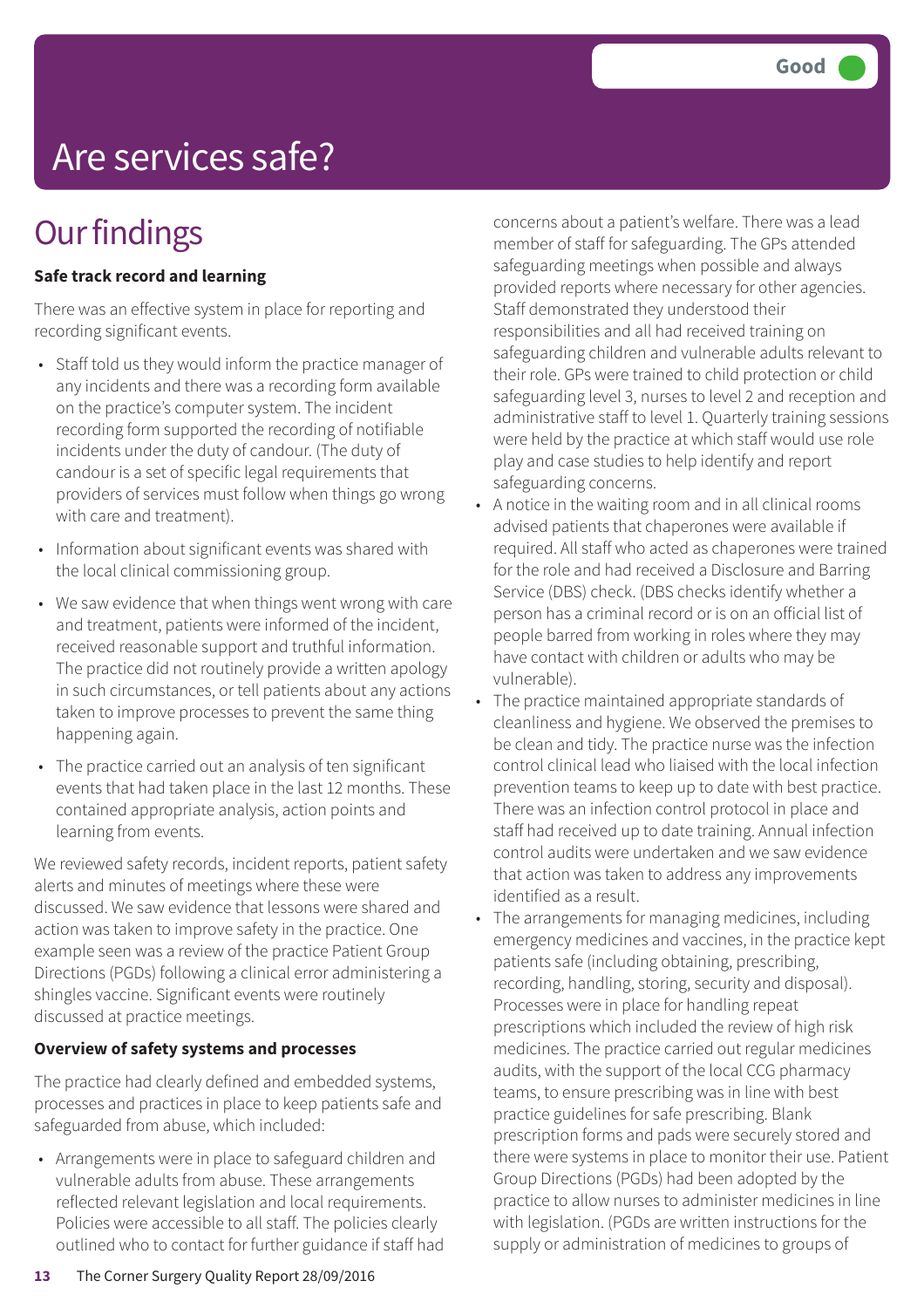### Are services safe?

patients who may not be individually identified before presentation for treatment). Health Care Assistants were trained to administer vaccines and medicines against a patient specific prescription or direction (PSD) from a prescriber. (PSDs are written instructions from a qualified and registered prescriber for a medicine including the dose route and frequency or appliance to be supplied or administered to a named patient after the prescriber has assessed the patient on an individual basis).

• We reviewed six personnel files and found appropriate recruitment checks had been undertaken prior to employment. For example, proof of identification, references, qualifications, registration with the appropriate professional body and the appropriate checks through the Disclosure and Barring Service.

#### **Monitoring risks to patients**

Risks to patients were assessed and well managed.

- There were procedures in place for monitoring and managing risks to patient and staff safety. There was a health and safety policy available with a poster in the reception office which identified local health and safety representatives. The practice had up to date fire risk assessments and carried out regular fire drills as well as having two trained fire marshalls. All electrical equipment was checked to ensure the equipment was safe to use and clinical equipment was checked to ensure it was working properly. The practice had risk assessments in place for the control of substances hazardous to health, infection control and legionella (Legionella is a term for a particular bacterium which can contaminate water systems in buildings).
- The most recent risk assessment of the premises that was seen at the inspection was dated 2010, actions arising from that risk assessment had been carried out. Evidence was seen that a risk assessment had been arranged following the completion of significant building works at the premises.
- As part of an ongoing programme of building work to extend the premies, the practice held a meeting every two weeks to discuss how this was affecting the service and patients.
- Arrangements were in place for planning and monitoring the number of staff and mix of staff needed to meet patients' needs. There was a rota system in place for all the different staffing groups to ensure enough staff were on duty. Administrative and reception duties and skills were shared between staff, allowing a flexible use of resources and cover during times of sickness or leave.

#### **Arrangements to deal with emergencies and major incidents**

The practice had adequate arrangements in place to respond to emergencies and major incidents.

- There was an instant messaging system on the computers in all the consultation and treatment rooms which alerted staff to any emergency.
- All staff received annual basic life support training and there were emergency medicines available in the treatment room.
- The practice had a defibrillator available on the premises and oxygen with adult and children's masks. A first aid kit and accident book were available.
- Emergency medicines were easily accessible to staff in a secure area of the practice and all staff knew of their location. All the medicines we checked were in date and stored securely.

The practice had a comprehensive business continuity plan in place for major incidents such as power failure or building damage. The plan included emergency contact numbers for staff. Two GP partners at the practice were able to log in to the clinical system from home and carry out telephone triage in the event of unexpected closure.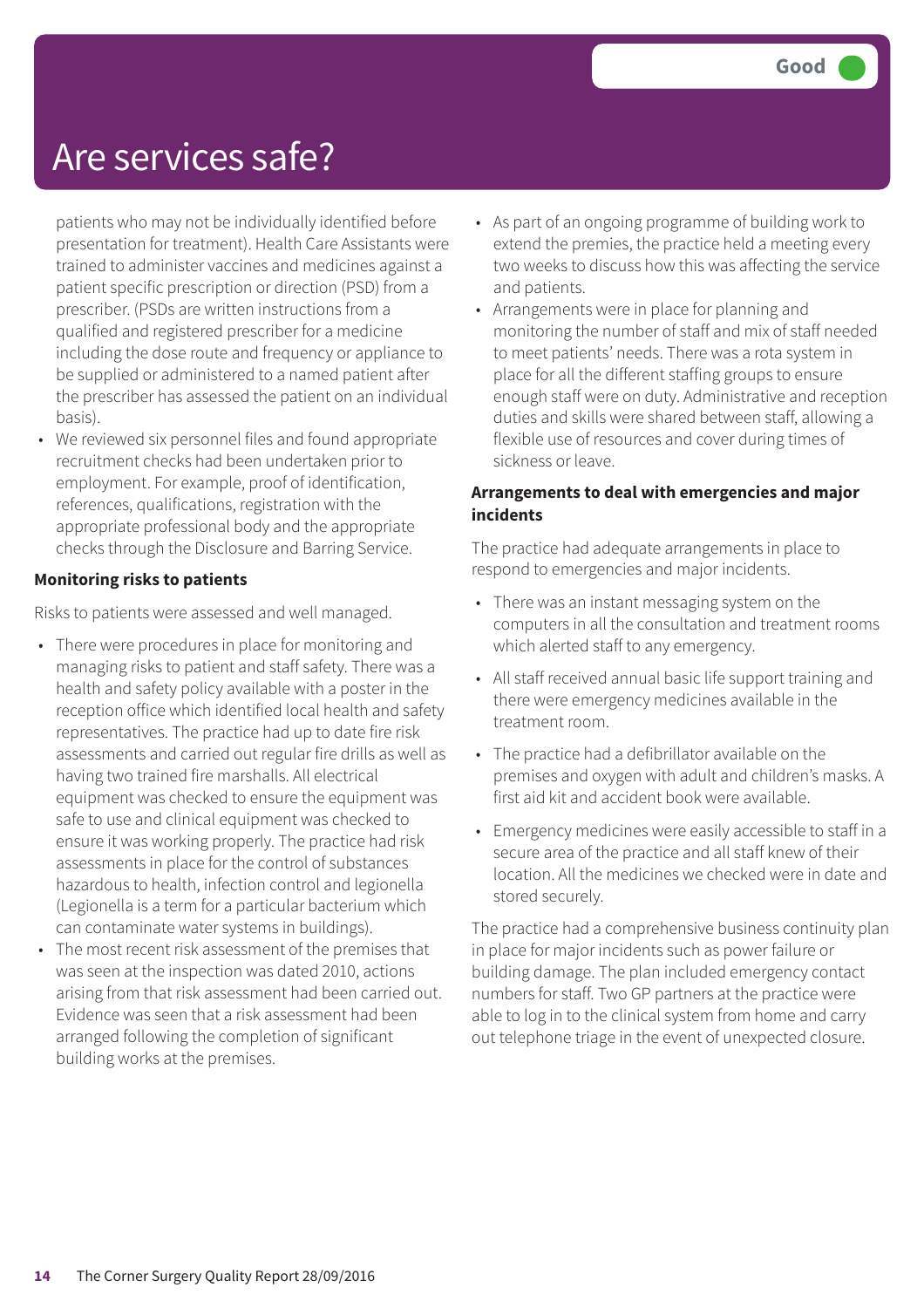### Are services effective?

(for example, treatment is effective)

### **Our findings**

#### **Effective needs assessment**

The practice assessed needs and delivered care in line with relevant and current evidence based guidance and standards, including National Institute for Health and Care Excellence (NICE) best practice guidelines.

- The practice had systems in place to keep all clinical staff up to date. Staff had access to guidelines from NICE and used this information to deliver care and treatment that met patients' needs.
- The practice monitored that these guidelines were followed through risk assessments, audits and random sample checks of patient records. For example audits were carried out based on NICE guidelines for the prescription of simvastatin and amlodipine, as well as a full two cycle audit of diabetes management, for which the the second cycle had been based on updated NICE guidelines.

#### **Management, monitoring and improving outcomes for people**

The practice used the information collected for the Quality and Outcomes Framework (QOF) and performance against national screening programmes to monitor outcomes for patients. (QOF is a system intended to improve the quality of general practice and reward good practice). The most recent published results were 97% of the total number of points available, with 9% exception reporting. (Exception reporting is the removal of patients from QOF calculations where, for example, the patients are unable to attend a review meeting or certain medicines cannot be prescribed because of side effects).

This practice was not an outlier for any QOF (or other national) clinical targets. Data from 2014/2015 showed:

- Performance for diabetes related indicators was 94% overall which was higher than the Clinical Commissioning Group (CCG) average of 87% and the national average of 89%.
- The percentage of patients with hypertension whose blood pressure was controlled to 150/90 mmHg or less was 85% compared to the CCG average of 82% and the national average of 84%.
- Performance for mental health related indicators was 97% compared to the to the CCG average of 91% and national average of 93%.
- The percentage of patients with schizophrenia, bipolar affective disorder and other psychoses who hada comprehensive, agreed care plan documented in the record in the preceding 12 months was 89%, compared to the CCG average of 85% and the national average of 88%.
- The percentage of patients diagnosed with dementia whose care had been reviewed in a face-to-face review in the preceding 12 months was 88% compared to the CCG average of 88% and the national average of 84%.

The practice discussed QOF performance at clinical meetings and issued a staff newsletter referring particular areas of QOF that had been identified as in need of improvement. The GPs held numerous "virtual" clinics in which different areas of QOF were reviewed.

There was evidence of quality improvement including clinical audit.

- There had been 8 clinical audits completed in the last two years, of which four were completed audits where the improvements made were implemented and monitored.
- Findings were used by the practice to improve services. For example, recent action taken as a result of an audit of patient deaths led to improvements in the recording of contact details and information about advance care planning for palliative care patients.
- An audit of the recording of body mass index (BMI) in children prompted the practice to purchase new scales and to include a designated room as part of the ongoing building works, which they intended use to weigh children.
- An audit of prescribing rates for patients with asthma saw a reduction to below local average levels with improved clinical feedback, more patient information and changes to repeat prescriptions.

#### **Effective staffing**

Staff had the skills, knowledge and experience to deliver effective care and treatment.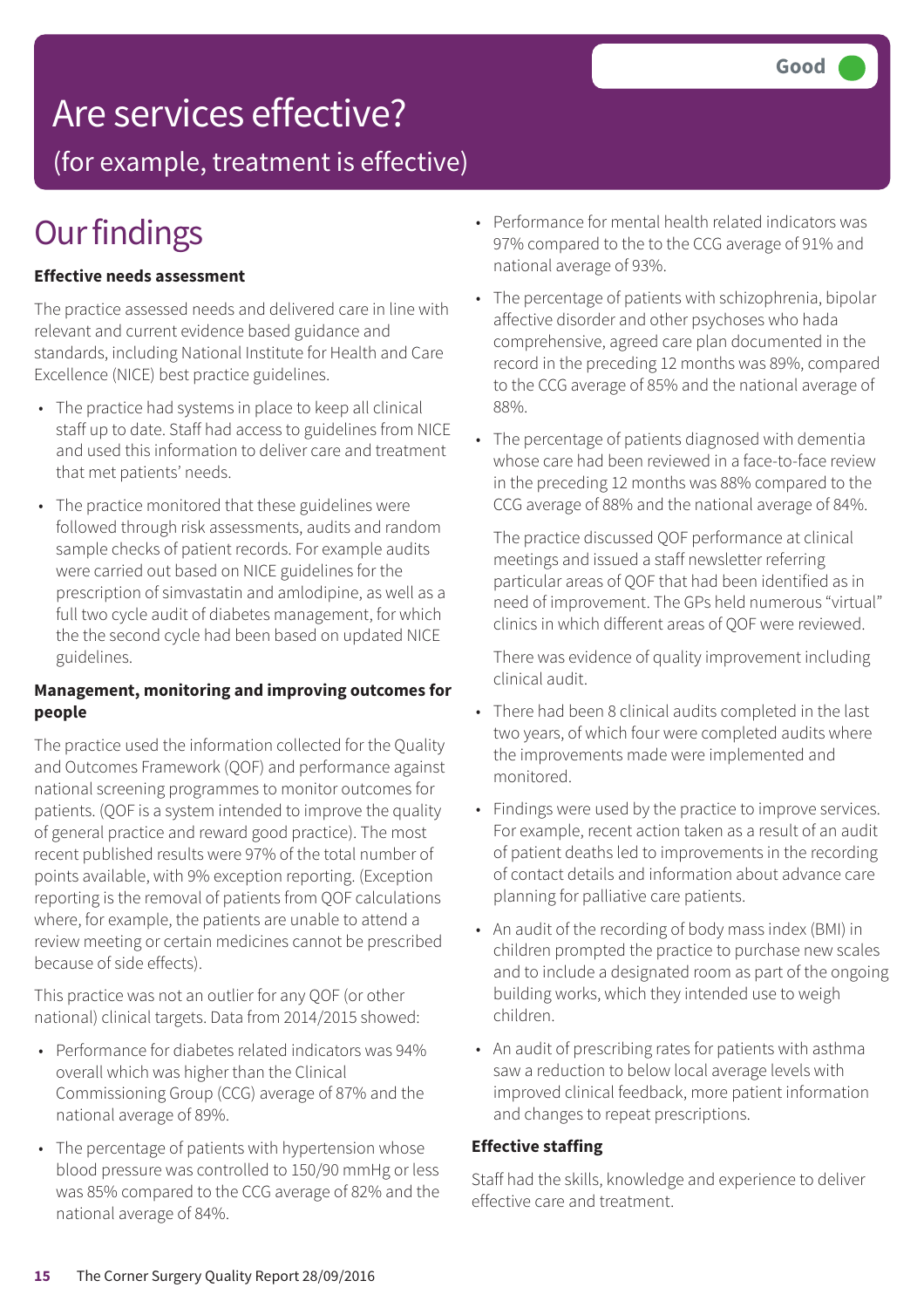### Are services effective?

### (for example, treatment is effective)

- The practice had an induction programme for all newly appointed staff. This covered such topics as safeguarding, infection prevention and control, fire safety, health and safety and confidentiality. The practice had an induction pack available to GP locums which contained relevant information about operational policies, information systems and contact details.
- The practice could demonstrate how they ensured role-specific training and updating for relevant staff. For example, for those reviewing patients with long-term conditions. Three reception staff had been supported to develop into the role of health care assistants, and two school leavers had been recruited as "apprentice" receptionists.
- Staff administering vaccines and taking samples for the cervical screening programme had received specific training which had included an assessment of competence. Staff who administered vaccines could demonstrate how they stayed up to date with changes to the immunisation programmes, for example by access to on line resources and discussion at practice meetings.
- The learning needs of staff were identified through a system of appraisals, meetings and reviews of practice development needs. Staff had access to appropriate training to meet their learning needs and to cover the scope of their work. This included ongoing support, one-to-one meetings, coaching and mentoring, clinical supervision and facilitation and support for revalidating GPs. All staff had received an appraisal within the last 12 months.
- The practice nurse did not have formal supervision in place. She said she felt supported by the GP partners at the practice and attended a local nurse clinical supervision group as well as having working relationships with nurses in local practices.
- Many of the staff at the practice performed more than one role, such as reception, administration, practice management and health care assistant. This enabled the staff team to be responsive to unexpected absence and the daily needs of the practice.
- Staff received training that included: safeguarding, fire safety awareness, basic life support, infection control and information governance. Staff had access to and made use of e-learning training modules and in-house training.
- The practice participated in "simulation" training at a simulation and interactive learning (SaIL) centre at St Thomas' Hospital.
- The GP partners at the practice had completed diplomas in mental health in 2015 and one of the GP partners was the dementia lead for the local Clinical Commissining Group (CCG).

#### **Coordinating patient care and information sharing**

The information needed to plan and deliver care and treatment was available to relevant staff in a timely and accessible way through the practice's patient record system and their intranet system.

- This included care and risk assessments, care plans, medical records and investigation and test results.
- The practice shared relevant information with other services in a timely way, for example when referring patients to other services. The practice utilised the "Local Care Record" scheme, a secure way of sharing information electronically between local hospitals and GP practices in Lambeth and Southwark.
- The practice did not routinely share performance data with local out of hours and ambulance services. However we saw evidence that patients receiving end of life care had appropriately coordinated out of hours care.

Staff worked together and with other health and social care professionals to understand and meet the range and complexity of patients' needs and to assess and plan ongoing care and treatment. This included when patients moved between services, including when they were referred, or after they were discharged from hospital. Meetings took place with other health care professionals on a monthly basis when care plans were routinely reviewed and updated for patients with complex needs. Minutes of these meeting were seen at the inspection.

#### **Consent to care and treatment**

Staff sought patients' consent to care and treatment in line with legislation and guidance.

• Staff understood the relevant consent and decision-making requirements of legislation and guidance, including the Mental Capacity Act 2005. {cke\_protected\_1}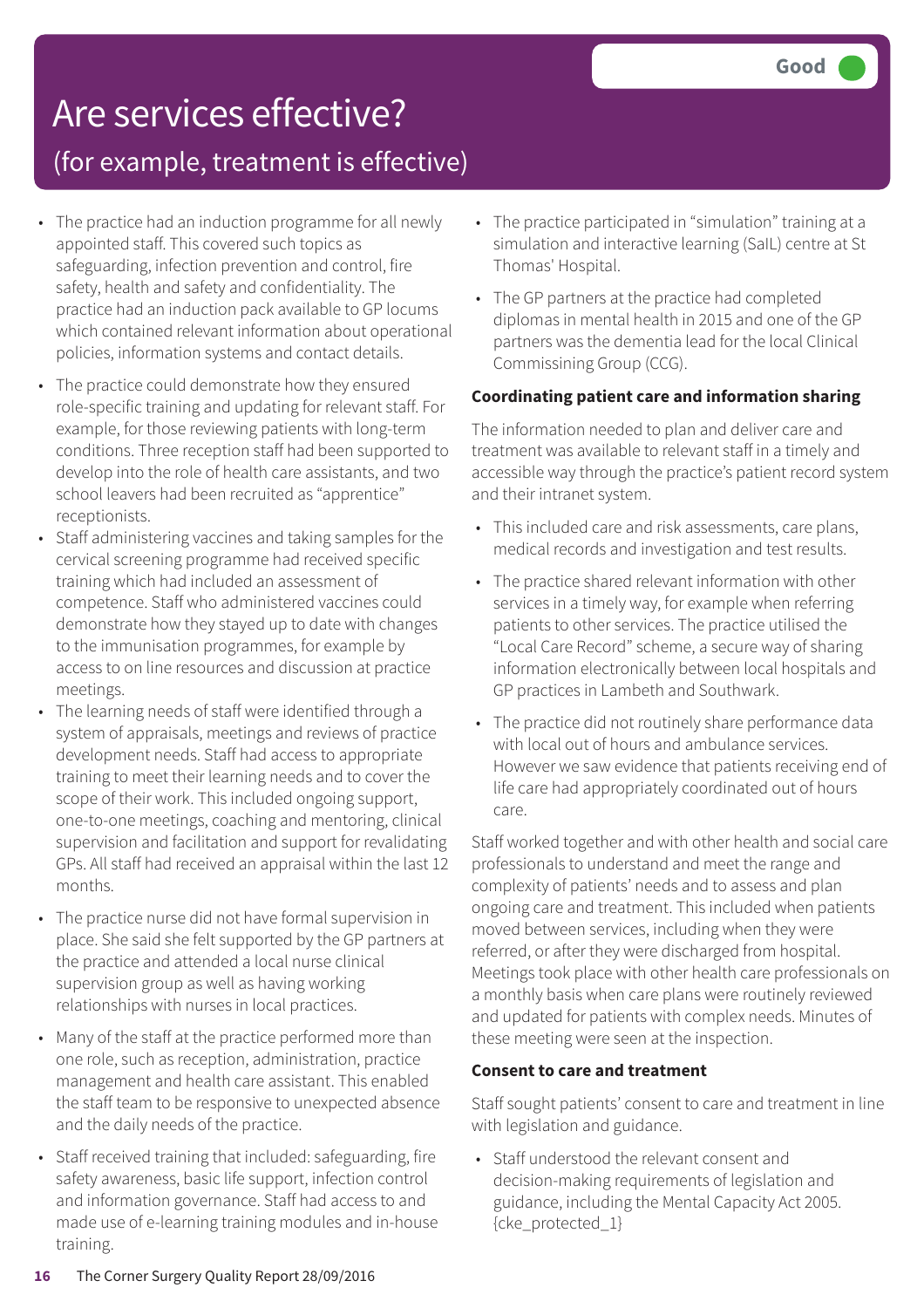### Are services effective?

### (for example, treatment is effective)

When providing care and treatment for children and young people, staff carried out assessments of capacity to consent in line with relevant guidance.

• Where a patient's mental capacity to consent to care or treatment was unclear the GP or practice nurse assessed the patient's capacity and, recorded the outcome of the assessment.

#### **Supporting patients to live healthier lives**

The practice identified patients who may be in need of extra support. For example:

- Patients receiving end of life care, carers, those at risk of developing a long-term condition and those requiring advice on their diet, smoking and alcohol cessation, pregnancy and childcare. Patients were signposted to the relevant service.
- Patients at risk of various long term conditions were effectively identified and managed by the practice.
- A dietician and smoking cessation advice was available on the premises, for which patients were reminded by text message to attend.
- The practice was a member of the Lambeth GP Food Co-operative, at which patients and staff would grow fruit and vegetables in a small garden at the practice. Patients especially people with long-term health conditions had the opportunity to learn how to grow food in a safe and secure environment, led by practice nurses. Hospital based nutritionists and dietitians also worked alongside patients, providing informal advice on diet and nutrition. The practice told us that mental health consultations had been reduced and one patient reported lower blood pressure as a result of this initiative.

• The GP partners in the practice told us they had researched and adopted the "BATHE" technique in patient consultations. This technique is a psychotherapeutic method that addresses the patient's background issues and troubling problems which may be affecting their health.

The practice's uptake for the cervical screening programme was 74%, compared to the CCG average of 80% and the national average of 82%. The practice conducted a cervical screening review in February 2016 which led to changes in the patient registration system and the recruitment of a medical summariser to help identify and contact eligible women. There were failsafe systems in place to ensure results were received for all samples sent for the cervical screening programme and the practice followed up women who were referred as a result of abnormal results. Women who did not wish to have a smear were offered written information, invited to speak with a nurse or doctor and given the option to complete an opt-out form. The practice ensured a female sample taker was available. The practice also encouraged its patients to attend national screening programmes for bowel and breast cancer screening..

Childhood immunisation rates for the vaccinations given were comparable to CCG averages. For example, childhood immunisation rates for the vaccinations given to under two year olds ranged from 80% to 93% compared to the CCG average of 81% to 95%, and five year olds from 76% to 98% compared to the CCG average of 83% to 96%.

Patients had access to appropriate health assessments and checks. These included health checks for new patients and NHS health checks for patients aged 40–74. Appropriate follow-ups for the outcomes of health assessments and checks were made, where abnormalities or risk factors were identified.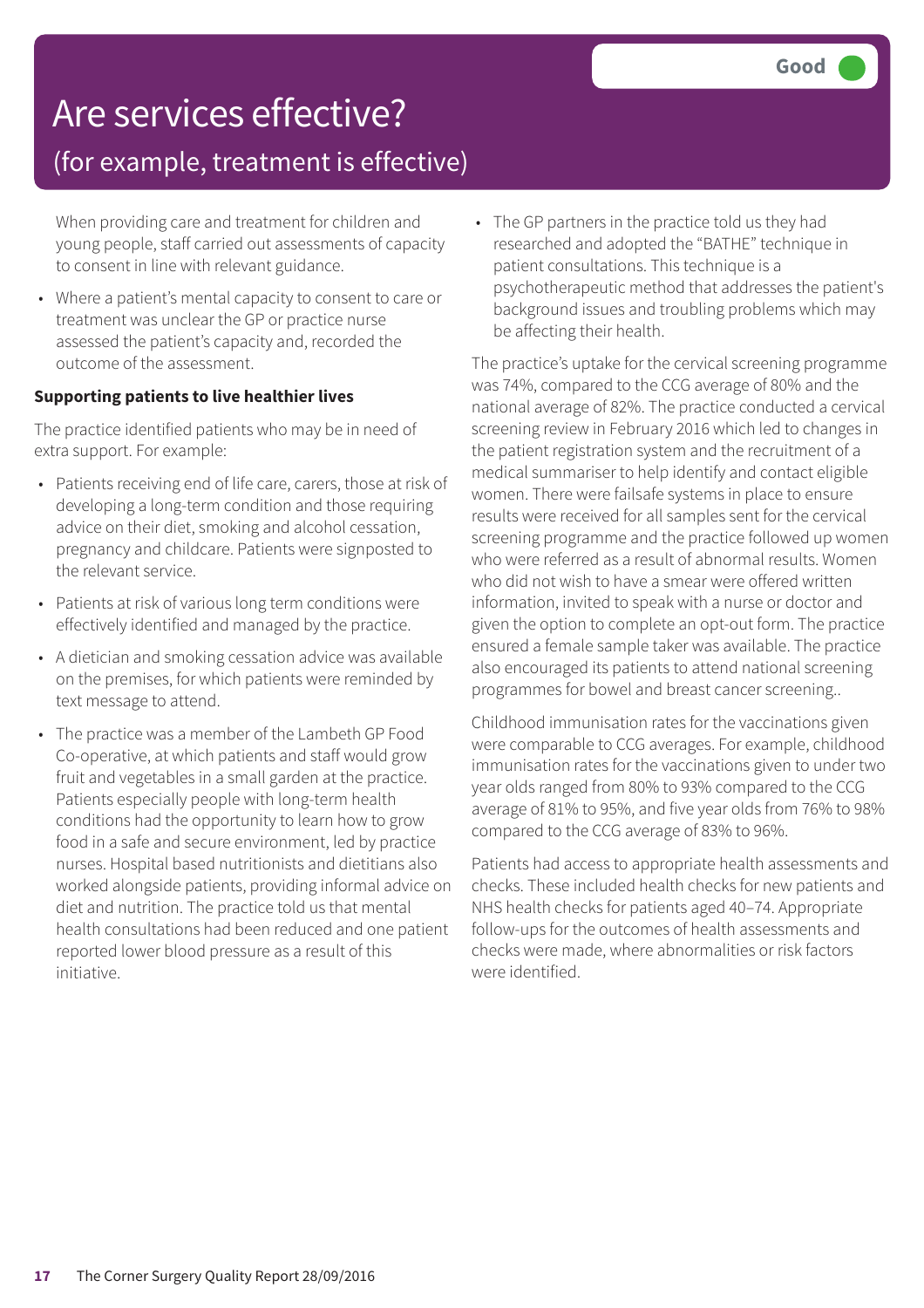# Are services caring?

### **Our findings**

#### **Kindness, dignity, respect and compassion**

We observed members of staff were courteous and very helpful to patients and treated them with dignity and respect.

- Curtains were provided in consulting rooms to maintain patients' privacy and dignity during examinations, investigations and treatments.
- We noted that consultation and treatment room doors were closed during consultations; conversations taking place in these rooms could not be overheard.
- Reception staff knew when patients wanted to discuss sensitive issues or appeared distressed they could offer them a private room to discuss their needs.

Of the 31 patient Care Quality Commission comment cards we received, 27 were positive about the service experienced, three were mixed. Patients said they felt the practice offered an excellent service and staff were helpful, caring and treated them with dignity and respect.

We spoke with two members of the patient participation group (PPG). They told us they were satisfied with the care provided by the practice and said their dignity and privacy was respected. Comment cards highlighted that staff responded compassionately when they needed help and provided support when required.

Results from the national GP patient survey showed patients felt they were treated with compassion, dignity and respect. The practice was comparable to local and national averages for its satisfaction scores on consultations with GPs and nurses. For example:

- 77% of patients said the GP was good at listening to them compared to the clinical commissioning group (CCG) average of 88% and the national average of 89%.
- 82% of patients said the GP gave them enough time compared to the CCG average of 84% and the national average of 87%.
- 91% of patients said they had confidence and trust in the last GP they saw compared to the CCG average of 94% and the national average of 95%.
- 65% of patients said the last GP they spoke to was good at treating them with care and concern compared to the CCG average of 82% and the national average of 85%.
- 77% of patients said the last nurse they spoke to was good at treating them with care and concern compared to the CCG average of 85% and the national average of 91%.
- 90% of patients said they found the receptionists at the practice helpful compared to the CCG average of 87% and the national average of 87%.

The practice were aware of their low scores in the GP patient survey for questions relating to being treated with care and concern by the doctor, and being listened to. They were considering how to improve these scores but had not put firm plans in place.

#### **Care planning and involvement in decisions about care and treatment**

Patients told us they felt involved in decision making about the care and treatment they received. They also told us they felt listened to and supported by staff and had sufficient time during consultations to make an informed decision about the choice of treatment available to them. Patient feedback from the comment cards we received was also positive and aligned with these views. We also saw that care plans for vulnerable patients and those with long term conditions were personalised.

Results from the national GP patient survey showed patients responded positively to questions about their involvement in planning and making decisions about their care and treatment. Results were in line with local and national averages. For example:

- 75% of patients said the last GP they saw was good at explaining tests and treatments compared to the CCG average of 84% and the national average of 86%.
- 76% of patients said the last GP they saw was good at involving them in decisions about their care compared to the CCG average of 79% and the national average of 82%.
- 75% of patients said the last nurse they saw was good at involving them in decisions about their care compared to the CCG average of 80% and the national average of 85%.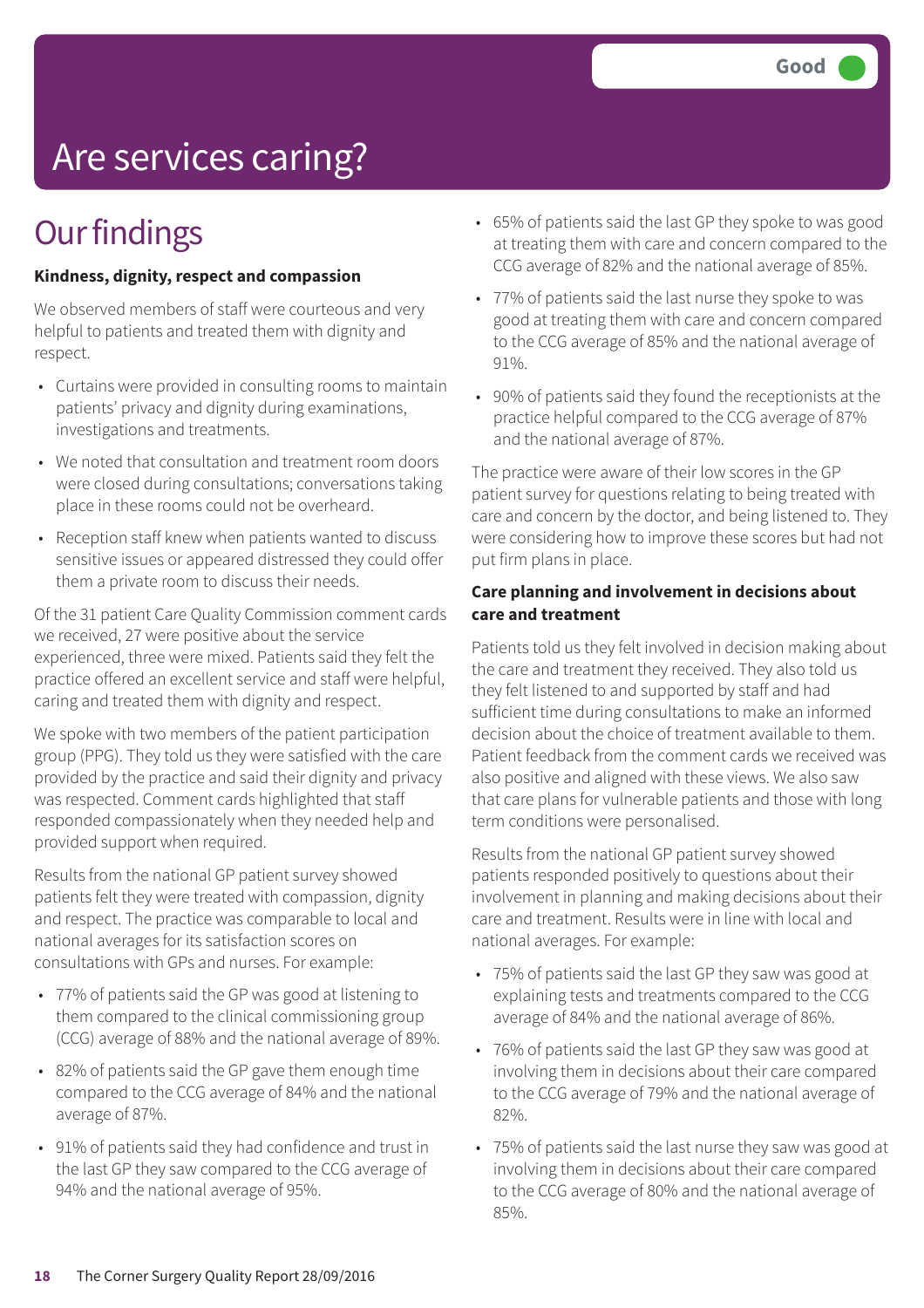### Are services caring?

The practice provided facilities to help patients be involved in decisions about their care:

- Staff told us that translation services were available for patients who did not have English as a first language. We saw notices in the reception areas informing patients this service was available.
- Information leaflets were available in easy read format.

#### **Patient and carer support to cope emotionally with care and treatment**

Patient information leaflets and notices were available in the patient waiting area which told patients how to access a number of support groups and organisations. Information about support groups was also available on the practice website.

The practice's computer system alerted GPs if a patient was also a carer, urgent telephone consultations and longer

appointments were made available to these patients. The practice had identified 214 patients as carers (4% of the practice list) and a carers pack had been developed. Written information was available to direct carers to the various avenues of support available to them, including a local carers' charity. In one example a patient with a diagnosis of dementia and their carer were assisted by their GP to seek out financial support and advice.

Staff told us that if families had suffered bereavement, their usual GP contacted them by telephone. The practice had carried out a two cycle audit of all deaths at the practice and this had led to an increased awareness of the death and bereavement protocol, and improvements in the recording of patients' family and carers details.

The practice had a counsellor and psychologist on site and there were leaflets in reception outlining how to access these services.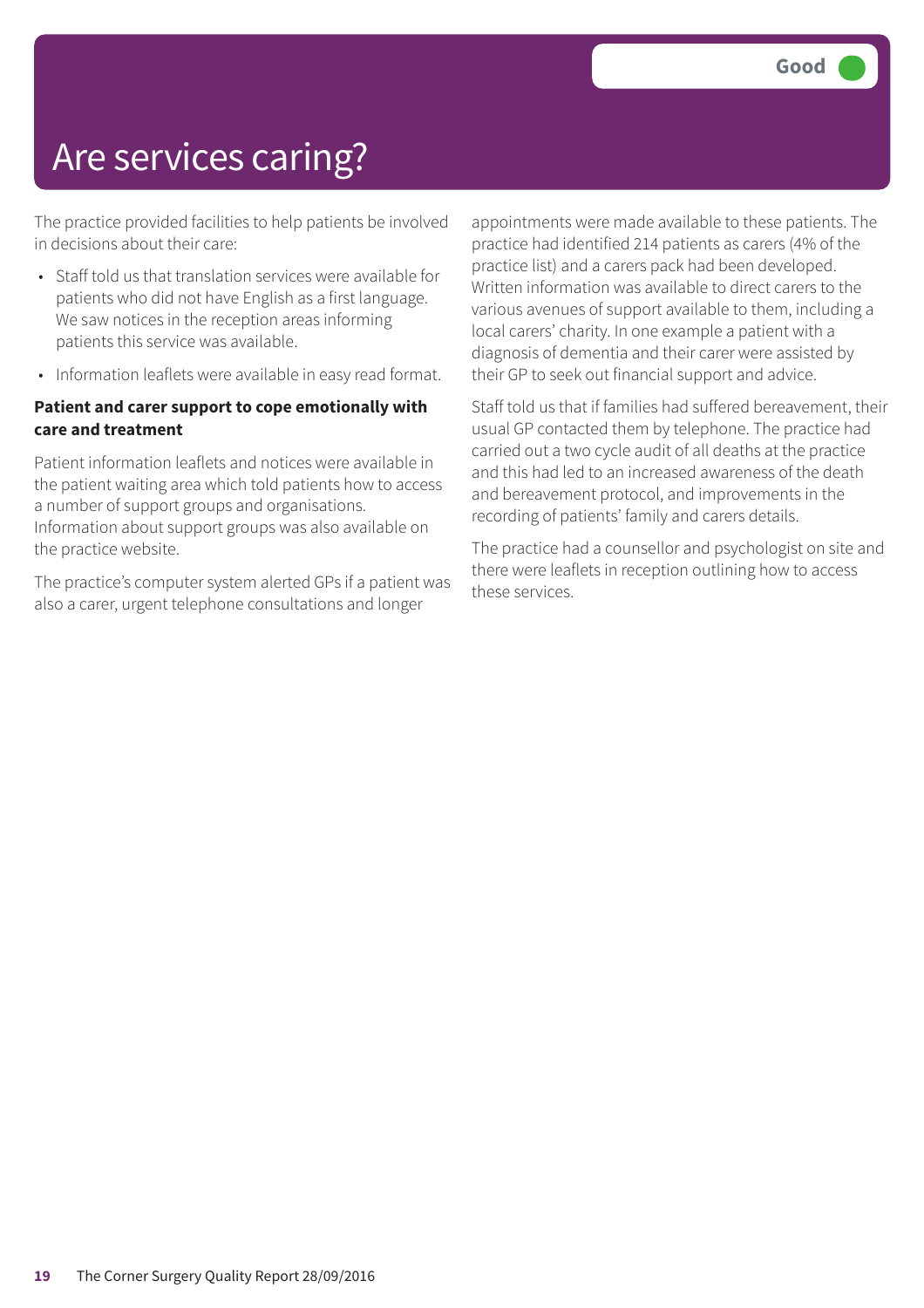# Are services responsive to people's needs?

(for example, to feedback?)

# **Our findings**

#### **Responding to and meeting people's needs**

The practice reviewed the needs of its local population and engaged with the NHS England Area Team and Clinical Commissioning Group (CCG) to secure improvements to services where these were identified.

- The practice offered a 'Commuter's Clinic' on a Tuesday from 6.30pm to 7.30pm for working patients who could not attend during normal opening hours.
- The practice was undergoing renovation and extension works at the time of the visit which would create additional rooms for patient consultations, increased office space and patient waiting areas.
- There were longer appointments available for patients with a learning disability and other vulnerable patients.
- Home visits were available for older patients and patients who had clinical needs which resulted in difficulty attending the practice.
- The practice had employed GPs and reception staff who spoke languages common among patient population such as German, Spanish, Portuguese and French. The practice leaflet was available in Spanish, Portuguese and French.
- Same day appointments were available for children and those patients with medical problems that require same day consultation.
- Patients were able to receive travel vaccines available on the NHS and were referred to other clinics for vaccines available privately.
- There were disabled facilities, a hearing loop and translation services available.
- The GPs routinely handed "Asthma Action Plan" leaflets in various languages to known and suspected asthmatic patients.
- The practice had adopted the "You're Welcome" quality criteria, which had been developed by the Department of Health which set out principles to encourage and support young people to access the service.
- The practice had invited all patients with sleep disorders to participate in a charitable research project funded by Guys and St Thomas' Charity, with the aim of better managing sleep disorder. Four patients attended interviews as part of this project and the GP partners used the learning from this project to help treat sleep disorded patients.
- The practice has registered homeless and otherwise vulnerable young patients who had been referred via a local childrens charity.
- The practice GP and nurse regularly attended a local primary school to provide health education talks.

#### **Access to the service**

The practice is open between 8.00am and 6.30pm Monday to Friday for appointments and offered extended opening between 6.30pm and 7.00pm Monday to Friday, and between 6.30pm and 7.30pm on Tuesday. In addition to pre-bookable appointments that could be booked up to six weeks in advance, urgent appointments were also available for people that needed them. The practice has introduced telephone consultations for patients who were assessed as not requiring a face to face consultation, and a procedure was in place to ensrue this was appropriately managed beteween reception and clinical staff.

Results from the national GP patient survey showed that patient's satisfaction with how they could access care and treatment was comparable to local and national averages.

- 79% of patients were satisfied with the practice's opening hours compared to CCG average of 80% and the national average of 78%.
- 81% of patients said they could get through easily to the practice by phone compared to the CCG average of 76% and the national average of 73%.

People told us on the day of the inspection that they were able to get appointments when they needed them.

The practice had a system in place to assess:

- whether a home visit was clinically necessary; and
- the urgency of the need for medical attention.

In cases where the urgency of need was so great that it would be inappropriate for the patient to wait for a GP home visit, alternative emergency care arrangements were made. Clinical and non-clinical staff were aware of their responsibilities when managing requests for home visits.

#### **Listening and learning from concerns and complaints**

The practice had an effective system in place for handling complaints and concerns.

• Its complaints policy and procedures were in line with recognised guidance and contractual obligations for GPs in England.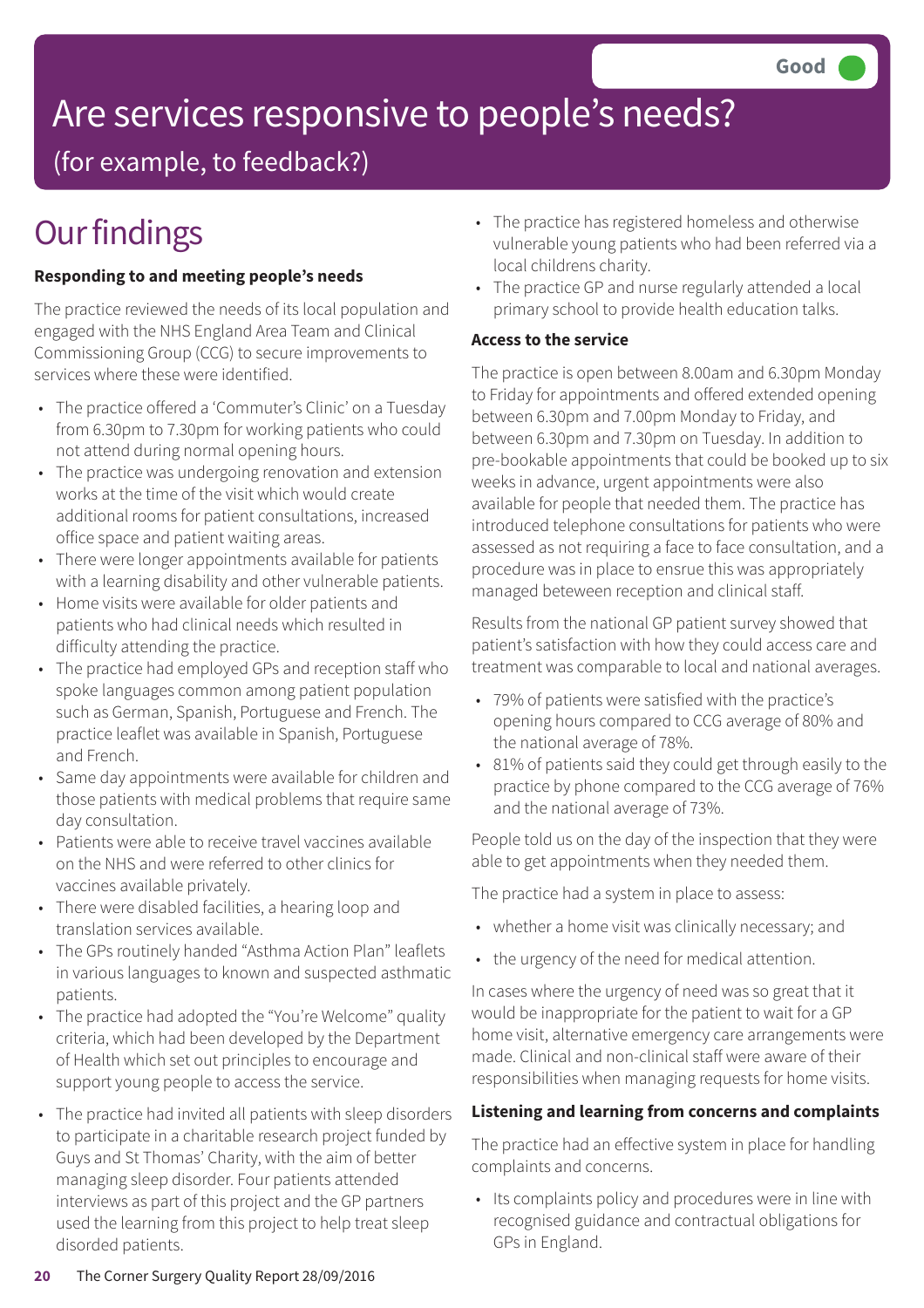### Are services responsive to people's needs? (for example, to feedback?)

- There was a designated responsible person who handled all complaints in the practice.
- We saw that information was available to help patients understand the complaints system which was included in the practice leaflet. There was a poster on display in reception detailing the complaints procedure, and complaints forms available to patients. NHS choices feedback forms had been translated into Spanish
- The practice routinely reviewed and responded to comments made on the NHS choices website.

We looked at five complaints received in the last 12 months and found that these were not always dealt with in a timely way. The practice told us that this delay may have been caused by the temporary absence of their practice manager earlier in the year. Responses demonstrated openness and transparency with dealing with the complaint and offered an apology where appropriate.

Response letters did not always provide details of the local health service ombudsman or other avenues for patients to pursue if they are not happy with the outcome, as required by the The Local Authority Social Services and NHS Complaints (England) Regulations 2009.

Lessons were learnt from individual concerns and complaints, and action was taken as a result to improve the quality of care. The practice kept a log of written, verbal and anonymous complaints which listed lessons learned and action taken. For example, following a complaint from a deaf patient about a failure to communicate effectively with them, contact details were made available at reception for a sign language interpreter. An annual complaints review meeting took place in March 2016 which identified further learning, for example additional staff training in the handling and recording of correspondence coming in to the practice.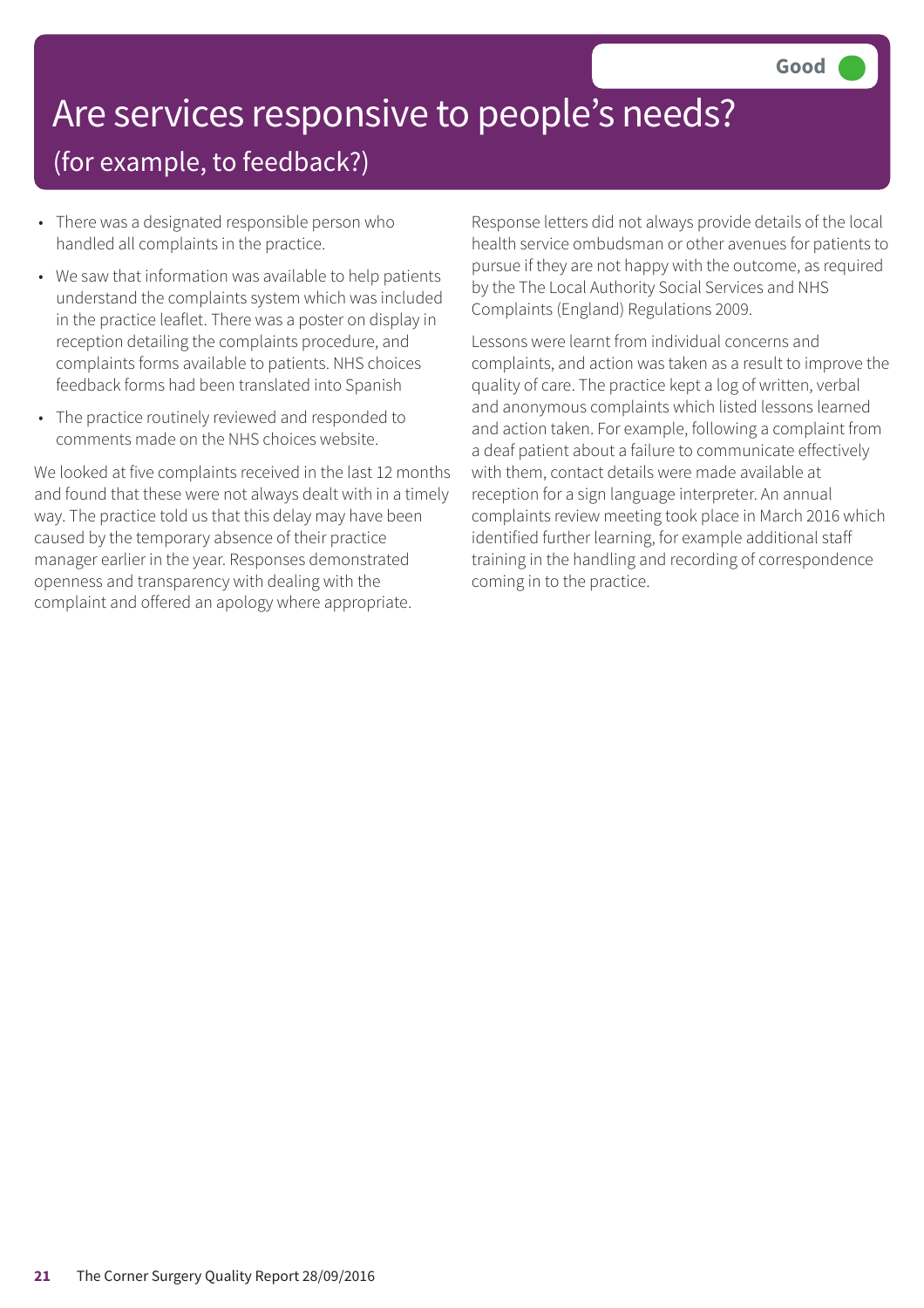### Are services well-led?

(for example, are they well-managed and do senior leaders listen, learn and take appropriate action)

### **Our findings**

#### **Vision and strategy**

The practice had a clear vision to deliver high quality care and promote good outcomes for patients.

- The practice had a mission statement which was displayed in the waiting areas and staff knew and understood the values.
- The practice had a robust strategy and supporting business plans which reflected the vision and values and were regularly monitored.

#### **Governance arrangements**

The practice had an overarching governance framework which supported the delivery of the strategy and good quality care. This outlined the structures and procedures in place and ensured that:

- There was a clear staffing structure and that staff were aware of their own roles and responsibilities. The practice maintained a list of a range of clinical and non clinical duties and specialisms that were attributed to individual staff members.
- Practice specific policies were implemented and were available to all staff.
- A comprehensive understanding of the performance of the practice was maintained.
- A programme of continuous clinical and internal audit was used to monitor quality and to make improvements.
- There were robust arrangements for identifying, recording and managing risks, issues and implementing mitigating actions.

#### **Leadership and culture**

On the day of inspection the partners in the practice demonstrated they had the experience, capacity and capability to run the practice and ensure high quality care. They told us they prioritised safe, high quality and compassionate care. Staff told us the partners were approachable and always took the time to listen to all members of staff.

The provider was aware of and had systems in place to ensure compliance with the requirements of the duty of candour. (The duty of candour is a set of specific legal requirements that providers of services must follow when things go wrong with care and treatment).This included support training for all staff on communicating with patients about notifiable safety incidents. The partners encouraged a culture of openness and honesty. The practice had systems in place to ensure that when things went wrong with care and treatment:

- The practice gave affected people reasonable support, truthful information but not always a written apology. An example was given by the practice of a patient who was invited in to the practice to discuss concerns about their clinical care.
- The practice kept written records of verbal interactions as well as written correspondence.

There was a clear leadership structure in place and staff felt supported by management.

- Staff told us the practice held regular team meetings and evidence was seen that these were minuted.
- Staff told us there was an open culture within the practice and they had the opportunity to raise any issues at team meetings and felt confident and supported in doing so. For example the practice considered a complaint from a member of staff about a patient who had become abusive and was upsetting other patients. As a result of this complaint the practice arranged for staff to attend training on handling challenging patients.
- Staff said they felt respected, valued and supported, particularly by the partners in the practice. All staff were involved in discussions about how to run and develop the practice, and the partners encouraged all members of staff to identify opportunities to improve the service delivered by the practice.

#### **Seeking and acting on feedback from patients, the public and staff**

The practice encouraged and valued feedback from patients, the public and staff. It proactively sought patients' feedback and engaged patients in the delivery of the service.

• The practice had gathered feedback from patients through the patient participation group (PPG) and through surveys and complaints received. The PPG met regularly, carried out patient surveys and submitted proposals for improvements to the practice management team. The practice leaflet contained information about the PPG and invited patients to join.